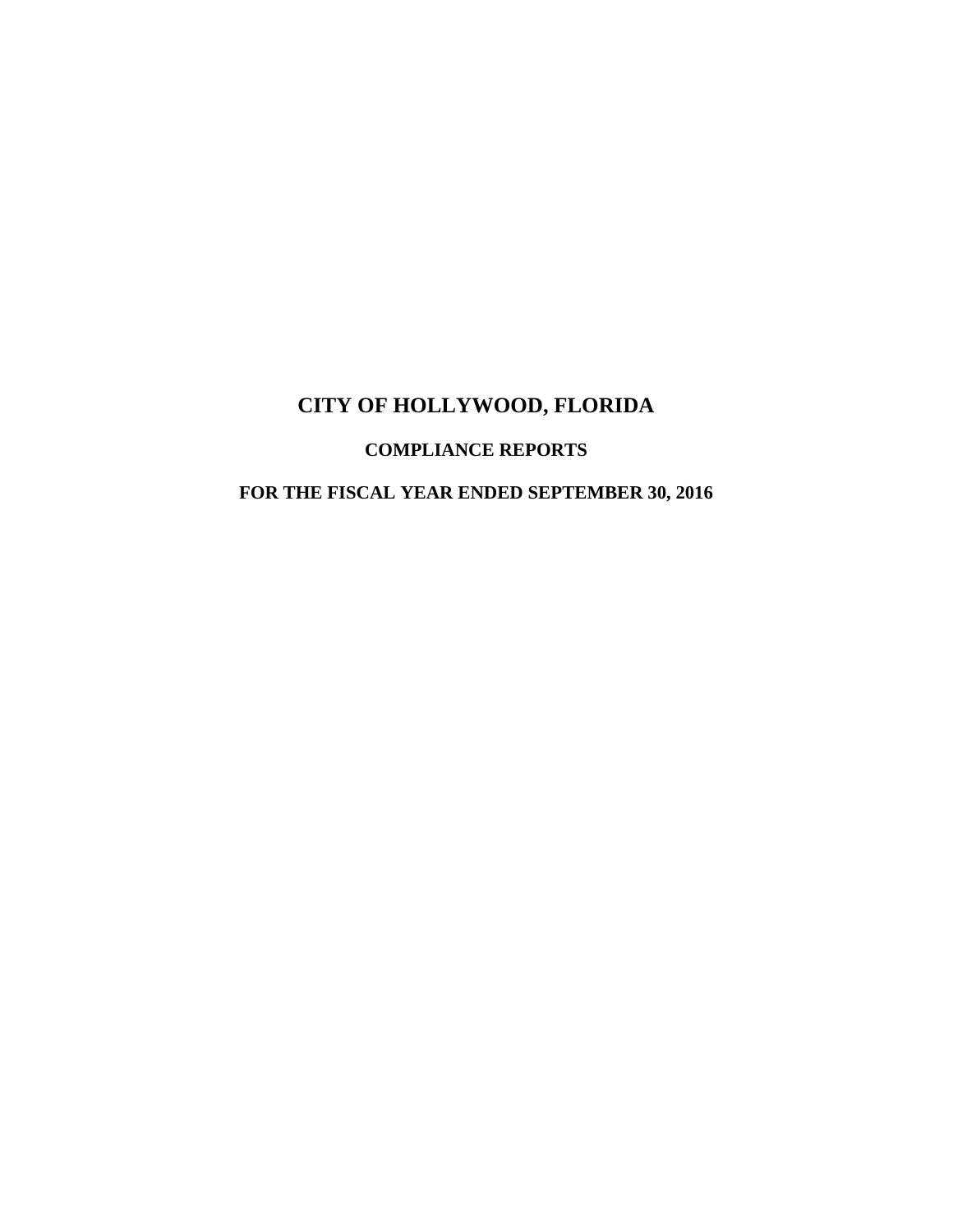# **CONTENTS**

| Independent Auditors' Report on Internal Control over Financial Reporting and on<br><b>Compliance and Other Matters Based on an Audit of Financial Statements</b>                                                                                                                                     |
|-------------------------------------------------------------------------------------------------------------------------------------------------------------------------------------------------------------------------------------------------------------------------------------------------------|
|                                                                                                                                                                                                                                                                                                       |
| <b>Independent Auditors' Report on Compliance for Each Major Federal Program</b><br>and State Project; Report on Internal Control Over Compliance; and Report<br>on the Schedule of Expenditures of Federal Awards and State Financial<br>Assistance Required by Uniform Guidance and Chapter 10.550, |
| Schedule of Expenditures of Federal Awards and State Financial Assistance  6-7                                                                                                                                                                                                                        |
| Notes to Schedule of Expenditures of Federal Awards and State Financial Assistance  8                                                                                                                                                                                                                 |
|                                                                                                                                                                                                                                                                                                       |
|                                                                                                                                                                                                                                                                                                       |
| Management Letter in Accordance with the Rules of the Auditor General of the                                                                                                                                                                                                                          |
| Appendix A – Current Year and Prior Years Recommendations to Improve                                                                                                                                                                                                                                  |
| <b>Independent Accountants' Report on Compliance Pursuant to Section 218.415</b>                                                                                                                                                                                                                      |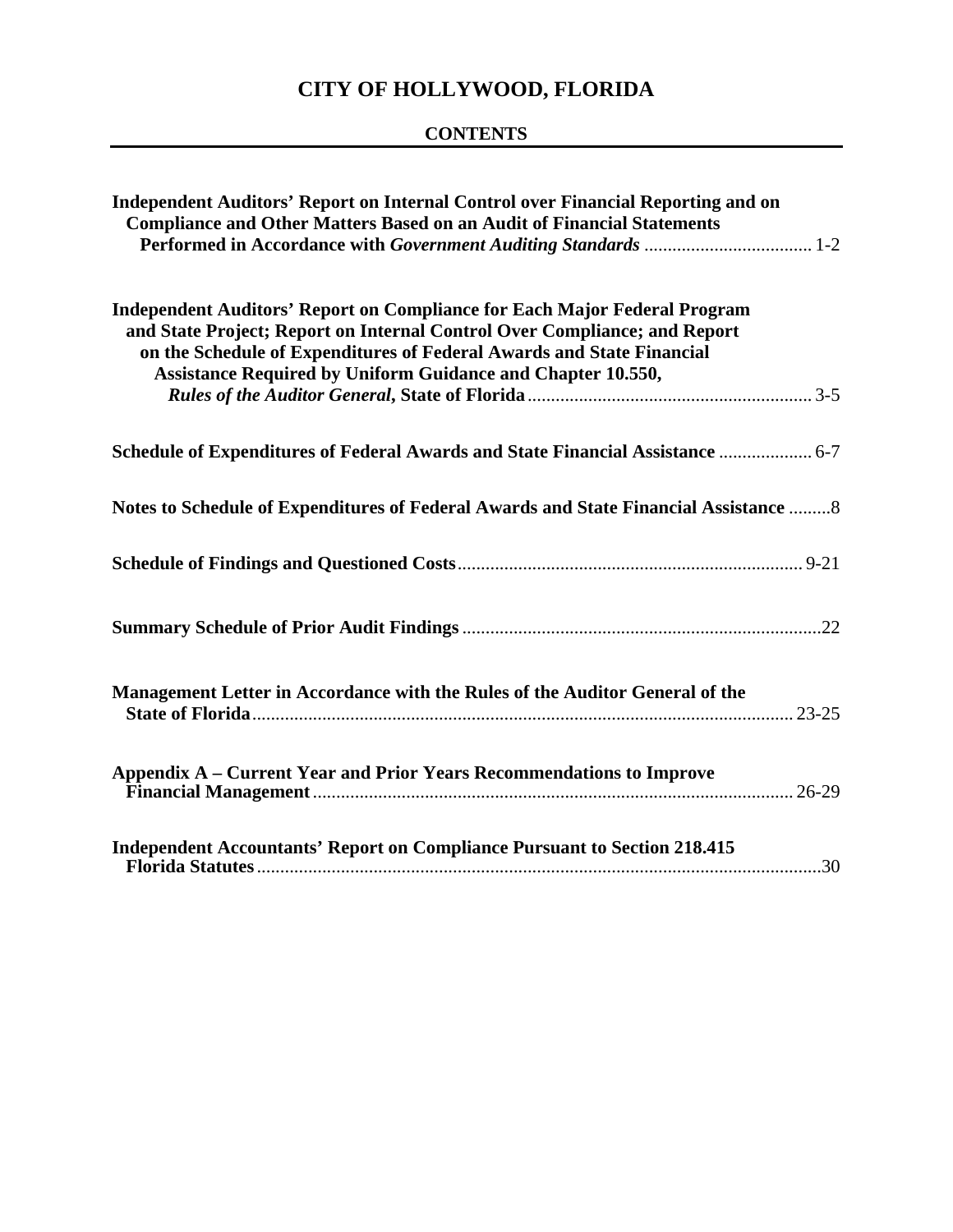

### **INDEPENDENT AUDITORS' REPORT ON INTERNAL CONTROL OVER FINANCIAL REPORTING AND ON COMPLIANCE AND OTHER MATTERS BASED ON AN AUDIT OF FINANCIAL STATEMENTS PERFORMED IN ACCORDANCE WITH** *GOVERNMENT AUDITING STANDARDS*

### Honorable Mayor, City Commission and City Manager **City of Hollywood, Florida**

We have audited, in accordance with the auditing standards generally accepted in the United States of America and the standards applicable to financial audits contained in *Government Auditing Standards* issued by the Comptroller General of the United States, the financial statements of the governmental activities, the business-type activities, each major fund and the aggregate remaining fund information of the City of Hollywood, Florida (the City), as of and for the fiscal year ended September 30, 2016, and the related notes to the financial statements, which collectively comprise the City's basic financial statements, and have issued our report thereon dated June 19, 2017. Our report includes a reference to other auditors who audited the financial statements of the City of Hollywood Firefighters' Pension System and City of Hollywood Police Officers' Retirement System (collectively, the Plans), as described in our report on the City's financial statements. This report does not include the results of the other auditors' testing on internal control over financial reporting or compliance and other matters that are reported separately by those auditors. The financial statements of the Plans were not audited in accordance with *Government Auditing Standards* and accordingly, this report does not include reporting on internal controls over financial reporting or instances of reportable non-compliance associated with the Plans.

### *Internal Control Over Financial Reporting*

In planning and performing our audit of the financial statements, we considered the City's internal control over financial reporting (internal control) to determine the audit procedures that are appropriate in the circumstances for the purpose of expressing our opinions on the financial statements, but not for the purpose of expressing an opinion on the effectiveness of the City's internal control. Accordingly, we do not express an opinion on the effectiveness of the City's internal control.

Our consideration of internal control was for the limited purpose described in the preceding paragraph and was not designed to identify all deficiencies in internal control that might be material weaknesses or significant deficiencies and therefore, material weaknesses or significant deficiencies may exist that were not identified. However, as described in the accompanying Schedule of Findings and Questioned Costs, we identified certain deficiencies in internal control that we consider to be a material weaknesses and significant deficiencies.



1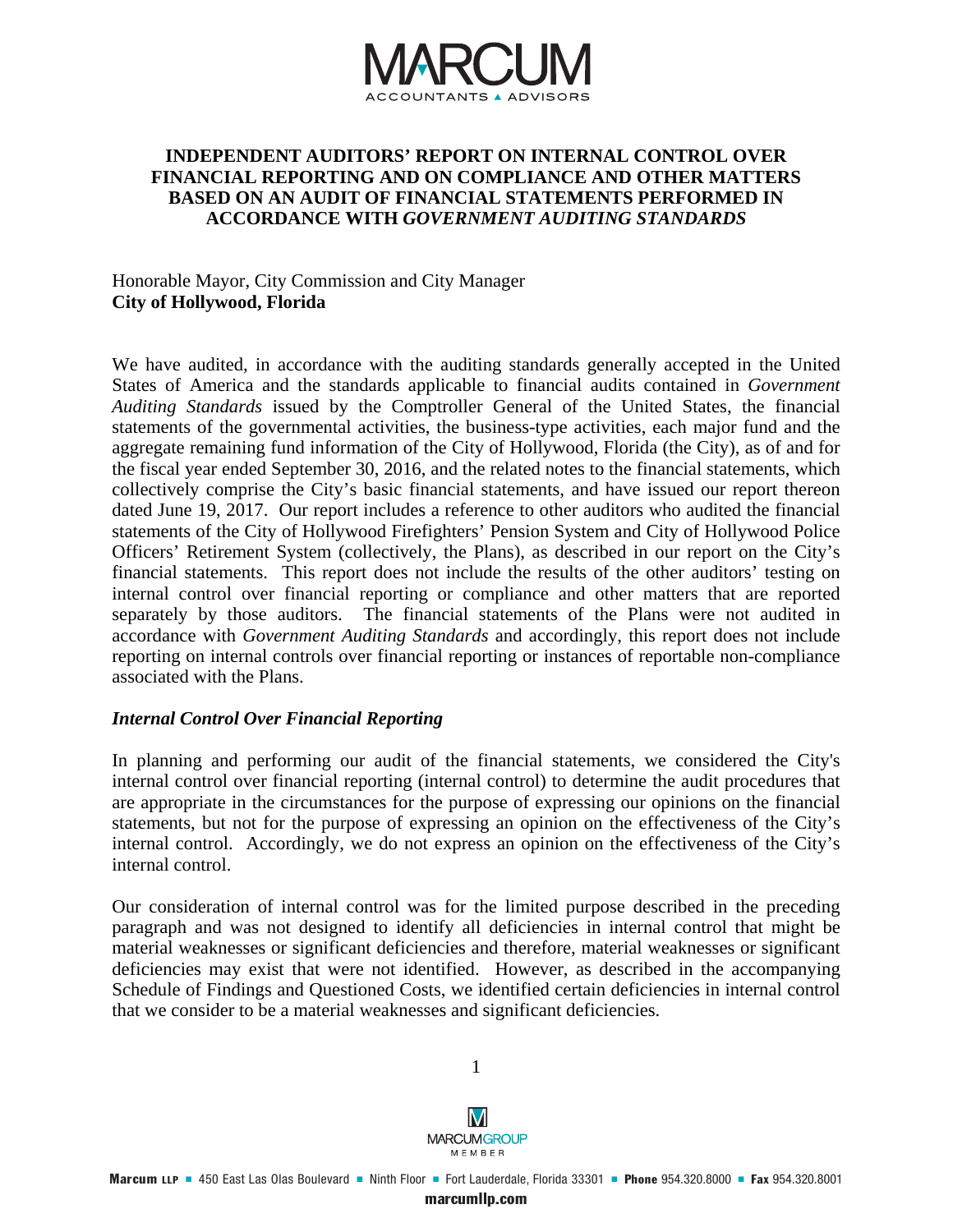A *deficiency in internal control* exists when the design or operation of a control does not allow management or employees, in the normal course of performing their assigned functions, to prevent, or detect and correct, misstatements on a timely basis. A *material weakness* is a deficiency, or a combination of deficiencies, in internal control such that there is a reasonable possibility that a material misstatement of the City's financial statements will not be prevented, or detected and corrected on a timely basis. We consider the deficiency described in the accompanying Schedule of Findings and Questioned Costs, finding number 2016-001, to be a material weakness.

A *significant deficiency* is a deficiency, or a combination of deficiencies, in internal control that is less severe than a material weakness, yet important enough to merit attention by those charged with governance. We consider the deficiencies in the accompanying Schedule of Findings and Questioned Costs, findings numbers 2016-002, 2016-003, 2016-004, and 2016-005 to be significant deficiencies.

### *Compliance and Other Matters*

As part of obtaining reasonable assurance about whether the City's financial statements are free from material misstatement, we performed tests of its compliance with certain provisions of laws, regulations, contracts, and grant agreements, noncompliance with which could have a direct and material effect on the determination of financial statement amounts. However, providing an opinion on compliance with those provisions was not an objective of our audit, and accordingly, we do not express such an opinion. The results of our tests disclosed an instance of noncompliance or other matters that is required to be reported under *Government Auditing Standards*, and which is described in the accompanying Schedule of Findings and Questioned Costs as finding number 2016-006.

#### *City's Response to Findings*

The City's response to the findings identified in our audit are described in the accompanying Schedule of Findings and Questioned Costs. The City's response was not subjected to the auditing procedures applied in the audit of the financial statements, and accordingly, we express no opinion on it.

### *Purpose of this Report*

The purpose of this report is solely to describe the scope of our testing of internal control and compliance and the result of that testing, and not to provide an opinion on the effectiveness of the City's internal control or on compliance. This report is an integral part of an audit performed in accordance with *Government Auditing Standards* in considering the City's internal control and compliance. Accordingly, this communication is not suitable for any other purpose.

Marcum LLP

Fort Lauderdale, FL June 19, 2017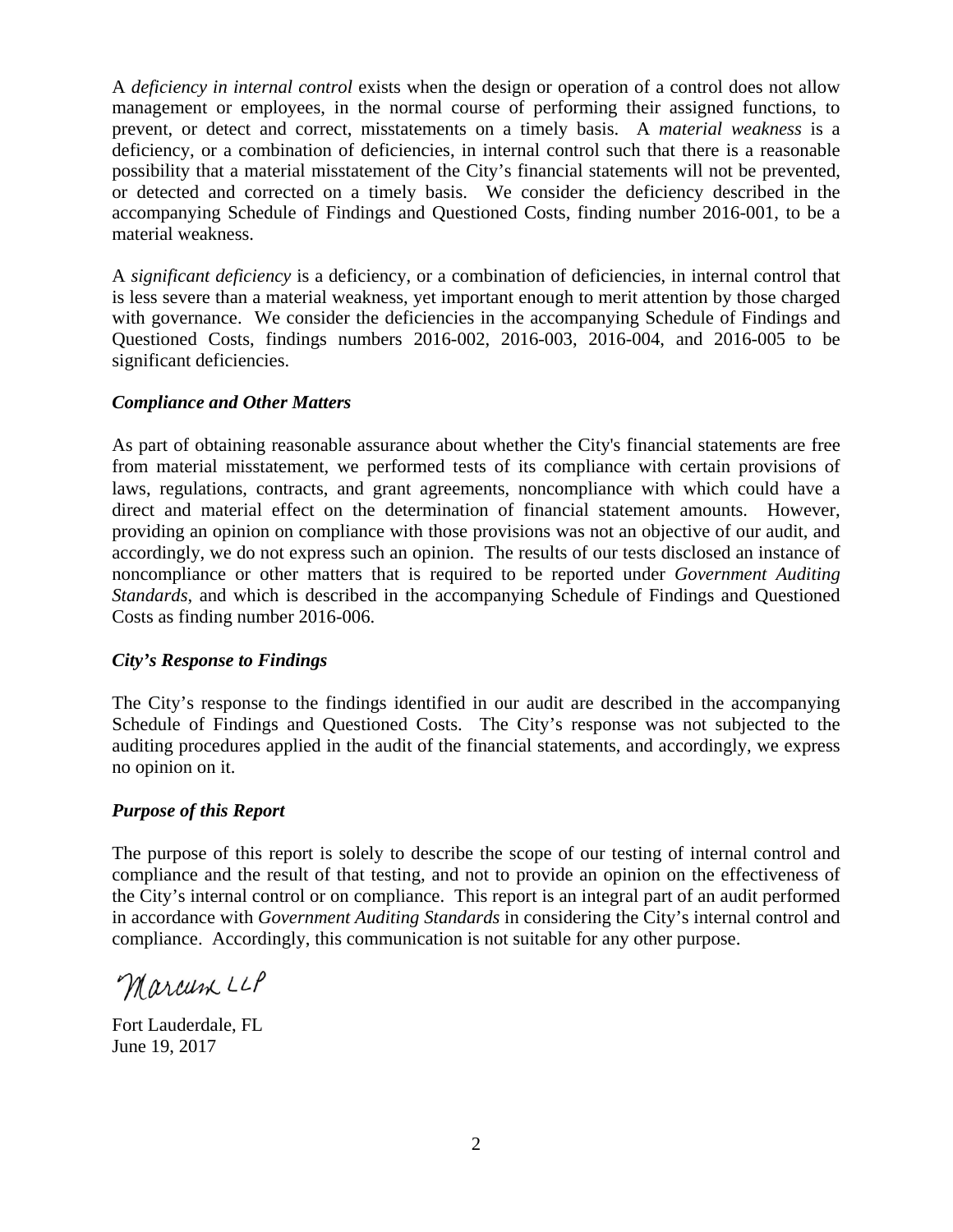

### **INDEPENDENT AUDITORS' REPORT ON COMPLIANCE FOR EACH MAJOR FEDERAL PROGRAM AND STATE PROJECT; REPORT ON INTERNAL CONTROL OVER COMPLIANCE; AND REPORT ON SCHEDULE OF EXPENDITURES OF FEDERAL AWARDS AND STATE FINANCIAL ASSISTANCE REQUIRED BY THE UNIFORM GUIDANCE AND CHAPTER 10.550,** *RULES OF THE AUDITOR GENERAL***, STATE OF FLORIDA**

Honorable Mayor, City Commission and City Manager **City of Hollywood, Florida** 

### *Report on Compliance for Each Major Federal Program and State Project*

We have audited the City of Hollywood, Florida's (the City) compliance with the types of compliance requirements described in the *OMB Compliance Supplement,* and the requirements described in the *Department of Financial Services'* State Projects Compliance Supplement, that could have a direct and material effect on each of the City's major federal programs and state project for the fiscal year ended September 30, 2016. The City's major federal programs and state projects are identified in the summary of auditors' results section of the accompanying schedule of findings and questioned costs.

#### *Management's Responsibility*

Management is responsible for compliance with federal and state statutes, regulations, and the terms and conditions of its federal awards and state projects applicable to its federal programs and state projects.

### *Auditors' Responsibility*

Our responsibility is to express an opinion on compliance for each of the City's major federal programs and state project based on our audit of the types of compliance requirements referred to above. We conducted our audit of compliance in accordance with auditing standards generally accepted in the United States of America; the standards applicable to financial audits contained in *Government Auditing Standards,* issued by the Comptroller General of the United States; the audit requirements of Title 2 U.S. *Code of Federal Regulations Part 200, Uniform Administrative Requirements, Cost Principles, and Audit Requirements for Federal Awards*  (Uniform Guidance) and Chapter 10.550, *Rules of the Auditor General*, State of Florida. Those standards, the Uniform Guidance, and Chapter 10.550, *Rules of the Auditor General*, State of Florida require that we plan and perform the audit to obtain reasonable assurance about whether noncompliance with the types of compliance requirements referred to above that could have a direct and material effect on a major federal program or state project occurred. An audit includes examining, on a test basis, evidence about the City's compliance with those requirements and performing such other procedures as we considered necessary in the circumstances.

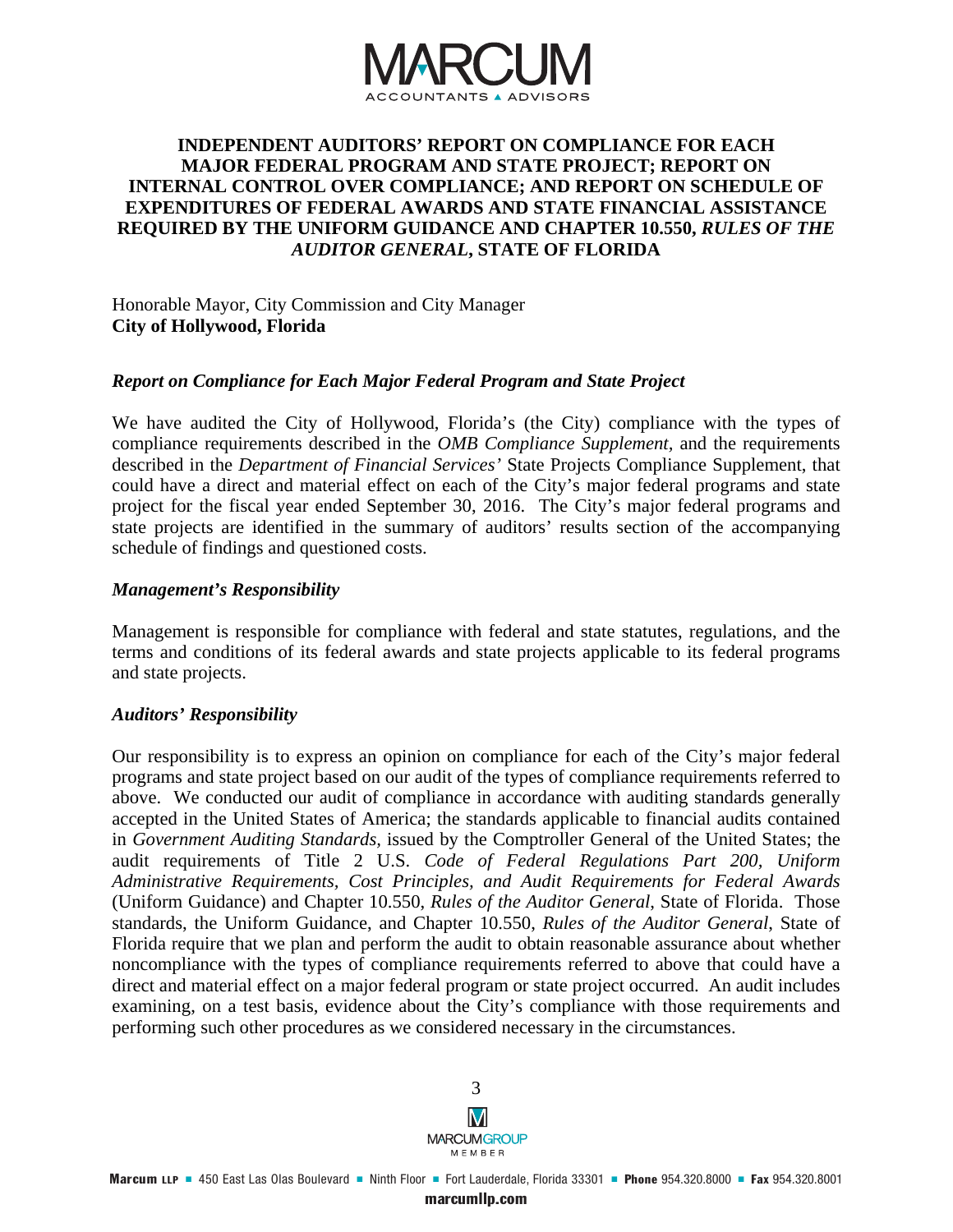We believe that our audit provides a reasonable basis for our opinion on compliance for each major federal program and state project. However, our audit does not provide a legal determination of the City's compliance.

### *Opinion on Each Major Federal Program and State Project*

In our opinion, the City complied, in all material respects, with the types of compliance requirements referred to above that could have a direct and material effect on each of its major federal programs and state project for the fiscal year ended September 30, 2016.

### *Report on Internal Control Over Compliance*

Management of the City is responsible for establishing and maintaining effective internal control over compliance with the types of compliance requirements referred to above. In planning and performing our audit of compliance, we considered the City's internal control over compliance with the types of requirements that could have a direct and material effect on each major federal program or state project to determine the auditing procedures that are appropriate in the circumstances for the purpose of expressing an opinion on compliance for each major federal program and state project and to test and report on internal control over compliance in accordance with the Uniform Guidance and Chapter 10.550, *Rules of the Auditor General*, but not for the purpose of expressing an opinion on the effectiveness of internal control over compliance. Accordingly, we do not express an opinion on the effectiveness of the City's internal control over compliance.

A *deficiency in internal control over compliance* exists when the design or operation of a control over compliance does not allow management or employees, in the normal course of performing their assigned functions, to prevent, or detect and correct, noncompliance with a type of compliance requirement of a federal program or state project on a timely basis. A *material weakness in internal control over compliance* is a deficiency, or combination of deficiencies, in internal control over compliance, such that there is a reasonable possibility that material noncompliance with a type of compliance requirement of a federal program or state project will not be prevented, or detected and corrected, on a timely basis. A *significant deficiency in internal control over compliance* is a deficiency, or a combination of deficiencies, in internal control over compliance with a type of compliance requirement of a federal program or state project that is less severe than a material weakness in internal control over compliance, yet important enough to merit attention by those charged with governance.

Our consideration of internal control over compliance was for the limited purpose described in the first paragraph of this section and was not designed to identify all deficiencies in internal control over compliance that might be material weaknesses or significant deficiencies. We did not identify any deficiencies in internal control over compliance that we consider to be material weaknesses. However, material weaknesses may exist that have not been identified.

### *Purpose of this Report*

The purpose of this report on internal control over compliance is solely to describe the scope of our testing of internal control over compliance and the results of that testing based on the requirements of the Uniform Guidance and Chapter 10.550, *Rules of the Auditor General*. Accordingly, this report is not suitable for any other purpose.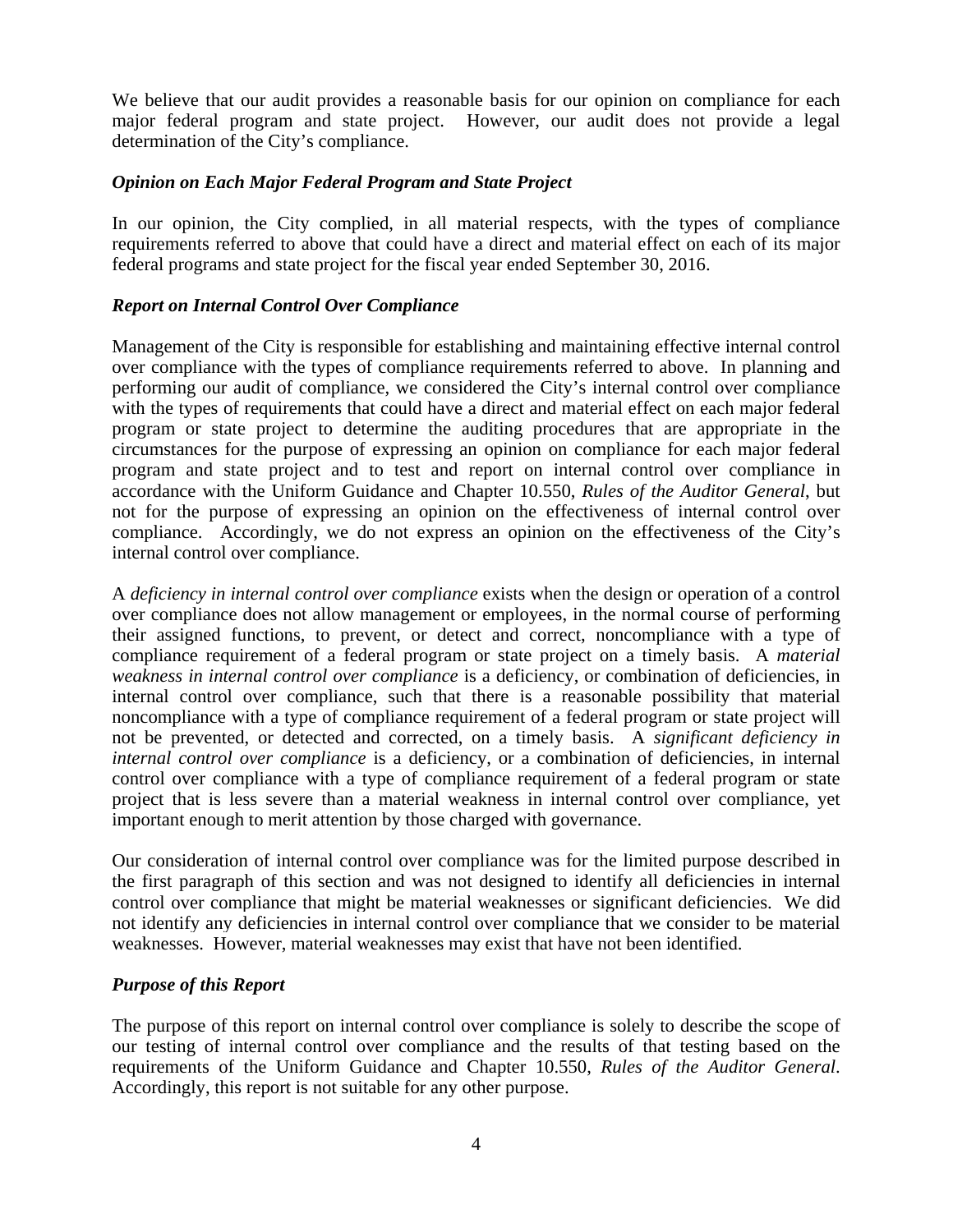### *Report on Schedule of Expenditures of Federal Awards and State Financial Assistance Required by the Uniform Guidance and Chapter 10.550 Rules of the Auditor General*

We have audited the financial statements of the governmental activities, the business-type activities, each major fund, and the aggregate remaining fund information of the City of Hollywood (the City) as of and for the fiscal year ended September 30, 2016, and the related notes to the financial statements, which collectively comprise the City's basic financial statements. We issued our report thereon dated June 19, 2017, which contained unmodified opinions on those financial statements. Our report includes reference to other auditors. Our audit was conducted for the purpose of forming opinions on the financial statements that collectively comprise the basic financial statements. The accompanying schedule of expenditures of federal awards and state financial assistance is presented for purposes of additional analysis as required by the Uniform Guidance and Chapter 10.550, *Rules of the Auditor General*, and is not a required part of the basic financial statements. Such information is the responsibility of management and was derived from and relates directly to the underlying accounting and other records used to prepare the basic financial statements. The information has been subjected to the auditing procedures applied in the audit of the financial statements and certain additional procedures, including comparing and reconciling such information directly to the underlying accounting and other records used to prepare the basic financial statements or to the basic financial statements themselves, and other additional procedures in accordance with auditing standards generally accepted in the United States of America. In our opinion, the schedule of expenditures of federal awards and state financial assistance is fairly stated in all material respects in relation to the basic financial statements as a whole.

Marcum LLP

Fort Lauderdale, FL June 19, 2017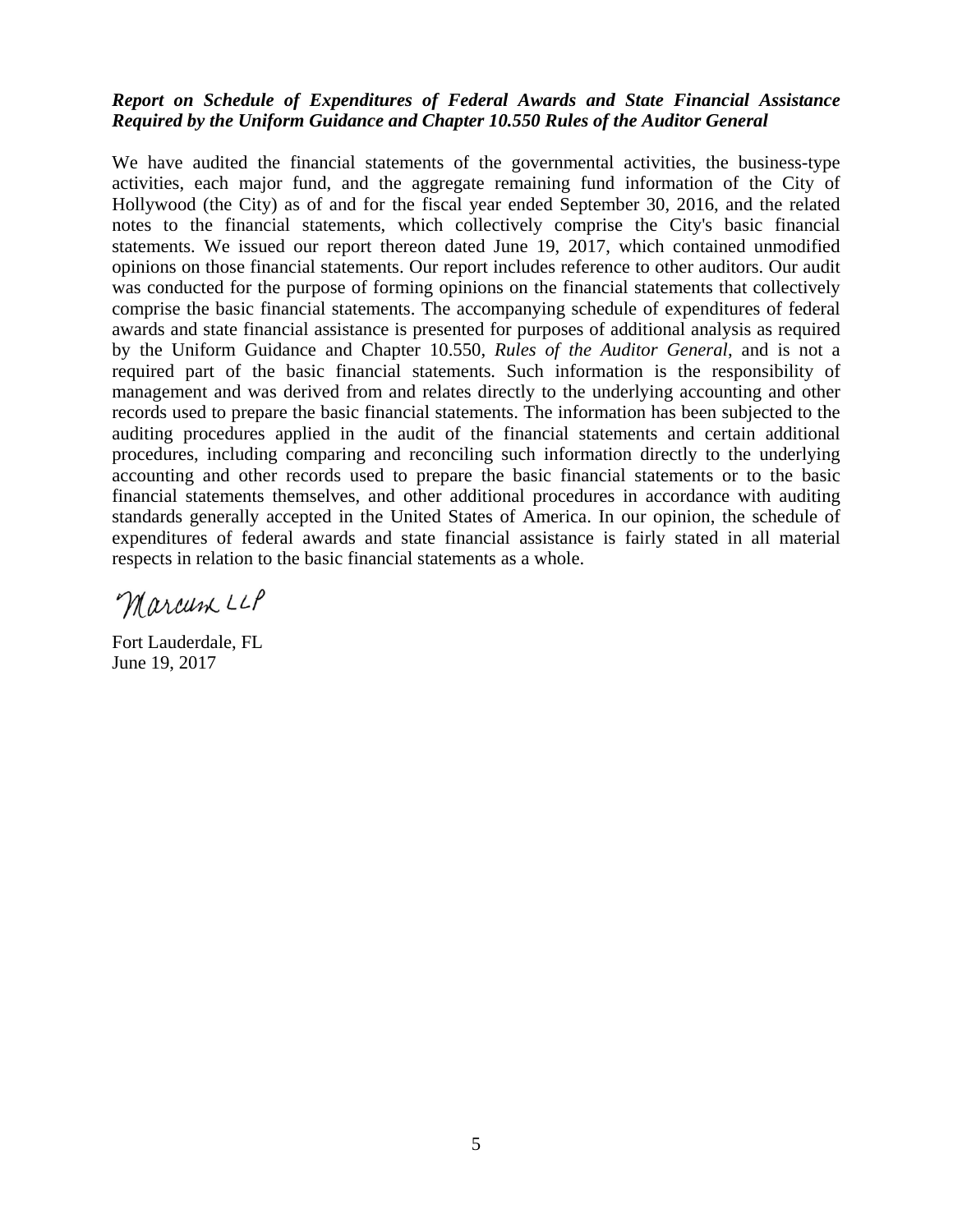#### **AND STATE FINANCIAL ASSISTANCE SCHEDULE OF EXPENDITURES OF FEDERAL AWARDS**

#### **FOR THE FISCAL YEAR ENDED SEPTEMBER 30, 2016**

| <b>Federal/State Agency,</b><br><b>Pass Through Entity</b><br><b>Federal Program/State Project</b>                 | <b>CFDA</b><br><b>CSFA</b><br>No. | Contractor/<br>Grant No. | <b>Total</b><br><b>Expenditures</b> | <b>Total</b><br><b>Transfers to</b><br>Sub recipients |
|--------------------------------------------------------------------------------------------------------------------|-----------------------------------|--------------------------|-------------------------------------|-------------------------------------------------------|
| U.S. Department of Housing and Urban Development:                                                                  |                                   |                          |                                     |                                                       |
| Community Development Block Grant - Year XXXV                                                                      | 14.218                            | B-08-MC-12-0009          | \$<br>7,241                         | \$                                                    |
| Community Development Block Grant - Year XXXVIII                                                                   | 14.218                            | B-11-MC-12-0009          | 133                                 |                                                       |
| Community Development Block Grant - Year XXXIX                                                                     | 14.218                            | B-12-MC-12-0009          | 400                                 |                                                       |
| Community Development Block Grant - Year XXXX                                                                      | 14.218                            | B-13-MC-12-0009          | 38,826                              |                                                       |
| Community Development Block Grant - Year XXXXI                                                                     | 14.218                            | B-14-MC-12-0009          | 3,811                               |                                                       |
| Community Development Block Grant - Year XXXXII                                                                    | 14.218                            | B-15-MC-12-0009          | 1,006,479                           | 74,833                                                |
|                                                                                                                    |                                   |                          | 1,056,890                           | 74,833                                                |
| U.S. Department of Housing and Urban Development:                                                                  |                                   |                          |                                     |                                                       |
| Neighborhood Stabilization Program - HERA                                                                          | 14.218                            | B-08-MN-12-0010          | 341,420                             |                                                       |
| Neighborhood Stabilization Program                                                                                 | 14.218                            | B-11-MN-12-0010          | 177,314                             |                                                       |
|                                                                                                                    |                                   |                          | 518,734                             |                                                       |
| <b>Total Community Development Block Grants -</b>                                                                  |                                   |                          |                                     |                                                       |
| <b>Entitlement Grants Cluster</b>                                                                                  |                                   |                          | 1,575,624                           | 74,833                                                |
| U.S. Department of Housing and Urban Development:                                                                  |                                   |                          |                                     |                                                       |
| HOME Investment Partnership Program Grant                                                                          | 14.239                            | M11-MC-12-0227           | 4,357                               |                                                       |
| HOME Investment Partnership Program Grant                                                                          | 14.239                            | M12-MC-12-0227           | 166,130                             |                                                       |
| HOME Investment Partnership Program Grant                                                                          | 14.239                            | M13-MC-12-0227           | 86,097                              |                                                       |
| HOME Investment Partnership Program Grant                                                                          | 14.239                            | M15-MC-12-0227           | 33,458                              |                                                       |
|                                                                                                                    |                                   |                          | 290,042                             |                                                       |
| U.S. Department of Housing and Urban Development:                                                                  |                                   |                          |                                     |                                                       |
| Community Development Block Grants Section 108                                                                     |                                   |                          |                                     |                                                       |
| <b>Loan Guarantees</b>                                                                                             | 14.248                            | B-97-MC-12-2009          | 1,742,000                           |                                                       |
| <b>Total U.S. Department of Housing and Urban</b><br>Development                                                   |                                   |                          | 3,607,666                           | 74,833                                                |
| U.S. Department of Justice:                                                                                        |                                   |                          |                                     |                                                       |
| Edward Byrne Memorial Justice Assistance Grant                                                                     | 16.738                            | 2013-DJ-BX-0359          | 880                                 |                                                       |
| Victims of Crime Act Grant                                                                                         | 16.575                            | V069-14007               | 55,529                              | $\overline{\phantom{a}}$                              |
| <b>Total U.S. Department of Justice</b>                                                                            |                                   |                          | 56,409                              |                                                       |
|                                                                                                                    |                                   |                          |                                     |                                                       |
| U.S. Department of Justice/U.S. Department of Treasury:                                                            |                                   |                          |                                     |                                                       |
| Federal Equitable Sharing Program<br>Federal Equitable Sharing Program                                             | 16.922<br>21.000                  | N/A                      | 364,598<br>537,815                  |                                                       |
|                                                                                                                    |                                   |                          |                                     |                                                       |
| Total U.S. Department of Justice/U.S. Department<br>of Treasury                                                    |                                   |                          | 902,413                             |                                                       |
| U.S. Department of Homeland Security:<br>Urban Area Security Initiative Grant                                      | 97.067                            | 15-DS-P8-11-23-02-453    | 119,780                             |                                                       |
| <b>Total U.S. Department of Homeland Security</b>                                                                  |                                   |                          | 119,780                             |                                                       |
|                                                                                                                    |                                   |                          |                                     |                                                       |
| U.S. Department of Environmental Protection Agency:                                                                | 66.458                            |                          |                                     |                                                       |
| Capitalization Grants for State Revolving Funds Cluster<br>Capitalization Grants for State Revolving Funds Cluster | 66.458                            | WW060450<br>WW060430     | 891,157<br>18,498                   |                                                       |
| <b>Total U.S. Department of Environmental</b>                                                                      |                                   |                          |                                     |                                                       |
| <b>Protection Agency</b>                                                                                           |                                   |                          | 909,655                             |                                                       |
| <b>Total Expenditures of Federal Awards</b>                                                                        |                                   |                          | \$ 5,595,923                        | \$<br>74,833                                          |

 *See notes to schedule of expenditures of federal awards and state financial assistance.*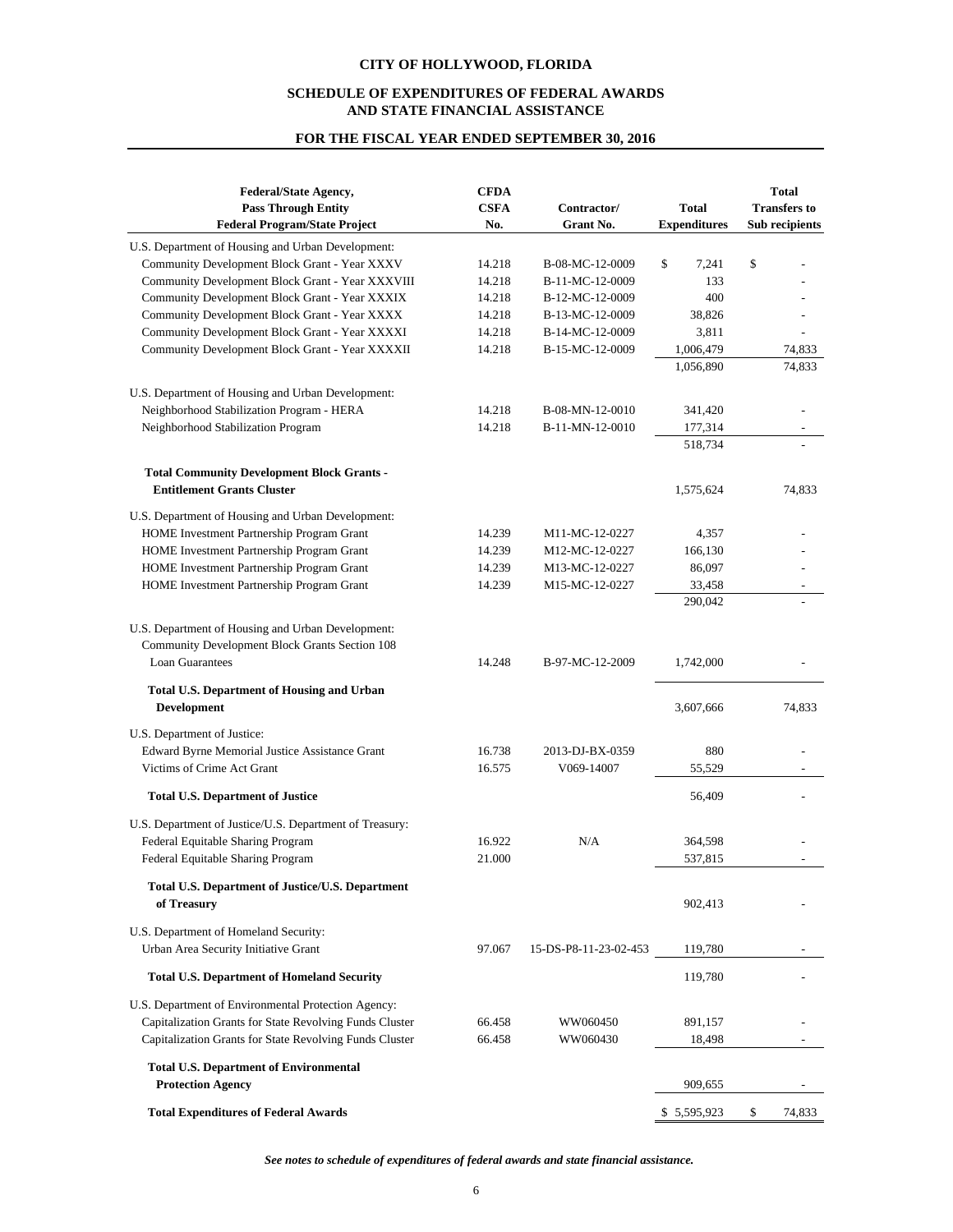#### **AND STATE FINANCIAL ASSISTANCE (CONTINUED) SCHEDULE OF EXPENDITURES OF FEDERAL AWARDS**

#### **FOR THE FISCAL YEAR ENDED SEPTEMBER 30, 2016**

| <b>Federal/State Agency,</b><br><b>Pass Through Entity</b><br><b>Federal Program/State Project</b> | <b>CFDA</b><br><b>CSFA</b><br>No. | Contractor/<br>Grant No. | <b>Total</b><br><b>Expenditures</b> |         | <b>Total</b><br><b>Transfers to</b><br>Sub recipients |  |
|----------------------------------------------------------------------------------------------------|-----------------------------------|--------------------------|-------------------------------------|---------|-------------------------------------------------------|--|
| Department of Transportation:                                                                      |                                   |                          |                                     |         |                                                       |  |
| Public Service Transportation - Trolley Grant                                                      | 55.012                            | ARD59 / 43497318401      | -S                                  | 73,155  | \$                                                    |  |
| <b>Total Florida Department of Transportation</b>                                                  |                                   |                          |                                     | 73,155  |                                                       |  |
| Department of Community Affairs - Housing Finance Corporation:                                     |                                   |                          |                                     |         |                                                       |  |
| State Housing Initiatives Partnership Program Grant -                                              |                                   |                          |                                     |         |                                                       |  |
| FY2013-2014                                                                                        | 40.901                            | 225001                   |                                     | 317,397 |                                                       |  |
| State Housing Initiatives Partnership Program Grant -                                              |                                   |                          |                                     |         |                                                       |  |
| FY2014-2015                                                                                        | 40.901                            | 225001                   |                                     | 220,415 |                                                       |  |
| State Housing Initiatives Partnership Program Grant -                                              |                                   |                          |                                     |         |                                                       |  |
| FY2015-2016                                                                                        | 40.901                            | 225001                   |                                     | 34,537  |                                                       |  |
| <b>Total Florida Department of Community Affairs -</b><br><b>Housing Finance Corporation</b>       |                                   |                          |                                     | 572,349 |                                                       |  |
| Department of Elder Affairs:                                                                       |                                   |                          |                                     |         |                                                       |  |
| Fred Lippman Multipurpose Center Elderly Grant                                                     | 65.009                            | JL115-29-2016            |                                     | 228,000 |                                                       |  |
| Fred Lippman Multipurpose Center Elderly Grant                                                     | 65.009                            | JL116-29-2017            |                                     |         |                                                       |  |
| <b>Total Florida Department of Elder Affairs</b>                                                   |                                   |                          |                                     | 228,000 |                                                       |  |
| Department of State:                                                                               |                                   |                          |                                     |         |                                                       |  |
| Historic Preservation Small Matching Grant                                                         | 45.031                            | S <sub>1640</sub>        |                                     | 22,733  |                                                       |  |
| <b>Total Department of State</b>                                                                   |                                   |                          |                                     | 22,733  |                                                       |  |
| <b>Total Expenditures of State Financial Assistance</b>                                            |                                   |                          | \$                                  | 896,237 | \$                                                    |  |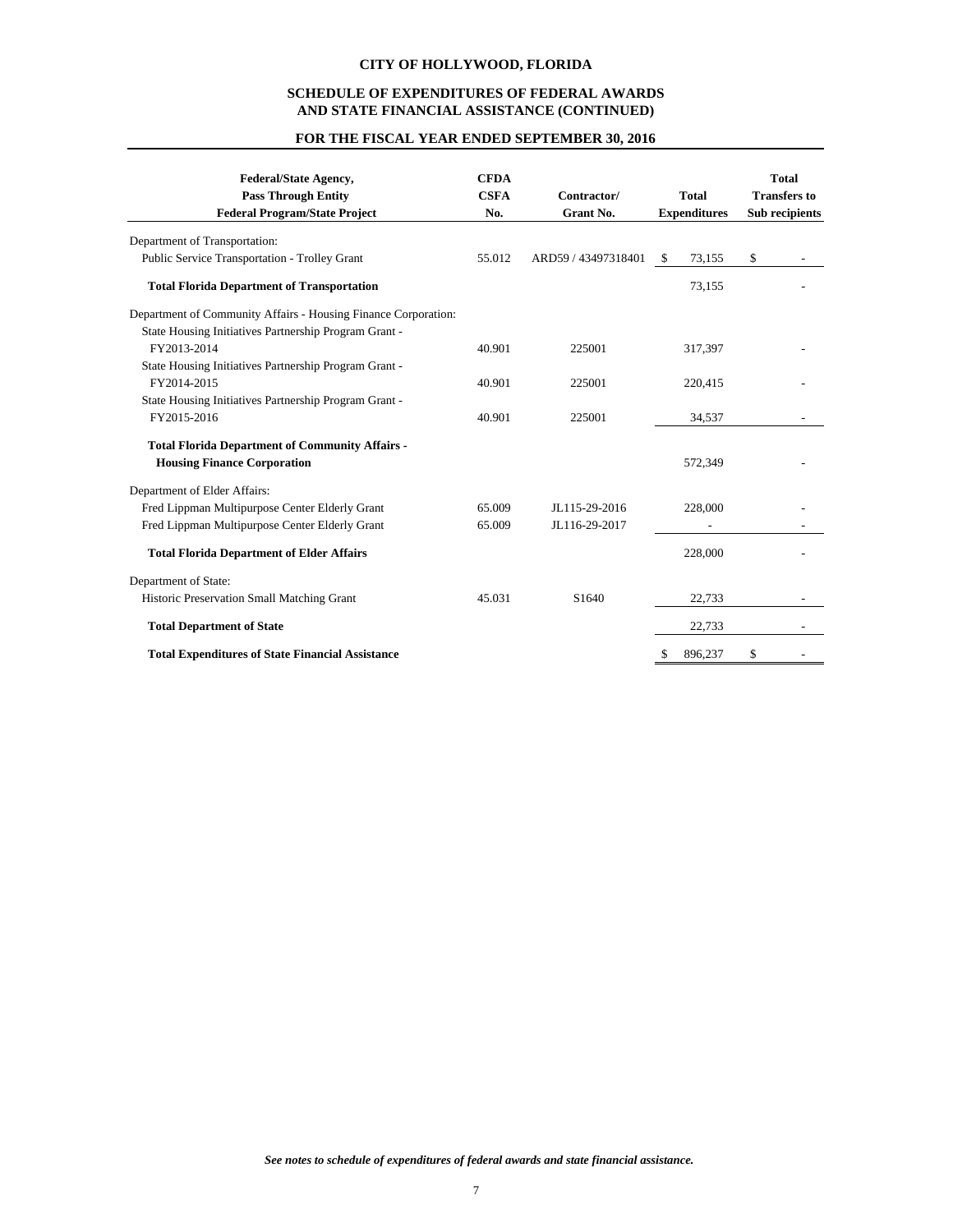### **NOTES TO SCHEDULE OF EXPENDITURES OF FEDERAL AWARDS AND STATE FINANCIAL ASSISTANCE**

#### **FOR THE FISCAL YEAR ENDED SEPTEMBER 30, 2016**

#### **NOTE 1 – BASIS OF PRESENTATION**

The accompanying schedule of expenditures of federal awards and state financial assistance (the Schedule) includes the federal and state grant activity of the City of Hollywood, Florida (the City) under programs of the federal government and the State of Florida for the fiscal year ended September 30, 2016. The information in this Schedule is presented in accordance with the requirements of Title 2 U.S. Code of Federal Regulations, Part 200*, Uniform Administrative Requirements, Cost Principles, and Audit Requirements for Federal Awards* (Uniform Guidance), and Chapter 10.550, Rules of the Auditor General*.* Because the Schedule presents only a selected portion of the operations of the City, it is not intended to and does not present the financial position, changes in net position/fund balance or cash flows of the City.

#### **NOTE 2 – SUMMARY OF SIGNIFICANT ACCOUNTING POLICIES**

Expenditures reported on the schedule are reported on the modified accrual basis of accounting for grants which are accounted for in the governmental fund types and on the accrual basis of accounting for grants which are accounted for in the proprietary fund types. Such expenditures are recognized following, as applicable, either the cost principles contained in OMB Circular A-87, *Cost Principles for State, Local and Indian Tribal Governments*, cost principles contained in Title 2 U.S. *Code of Federal Regulations* Part 200, *Uniform Administrative Requirements, Cost Principles, and Audit Requirements for Federal Awards*, wherein certain types of expenditures are not allowable or are limited as a reimbursement, or the equitable sharing programs for the Departments of Justice and Treasury which follow the *Guide to Equitable Sharing for State and Local Law Enforcement Agencies*. Pass-through entity identifying numbers are presented where available.

### **NOTE 3 – INDIRECT COST RATE**

The City has not elected to use the 10-percent de minimis indirect cost rate allowed under the Uniform Guidance.

### **NOTE 4 – OUTSTANDING LOANS WITH CONTINUING COMPLIANCE REQUIREMENTS**

On July 19, 2002, the City received a \$5,585,000 loan commitment from the U.S. Department of Housing and Urban Development (HUD) Section 108 Loan Guarantee Program. As of September 30, 2016, the outstanding loan balance is \$1,442,000.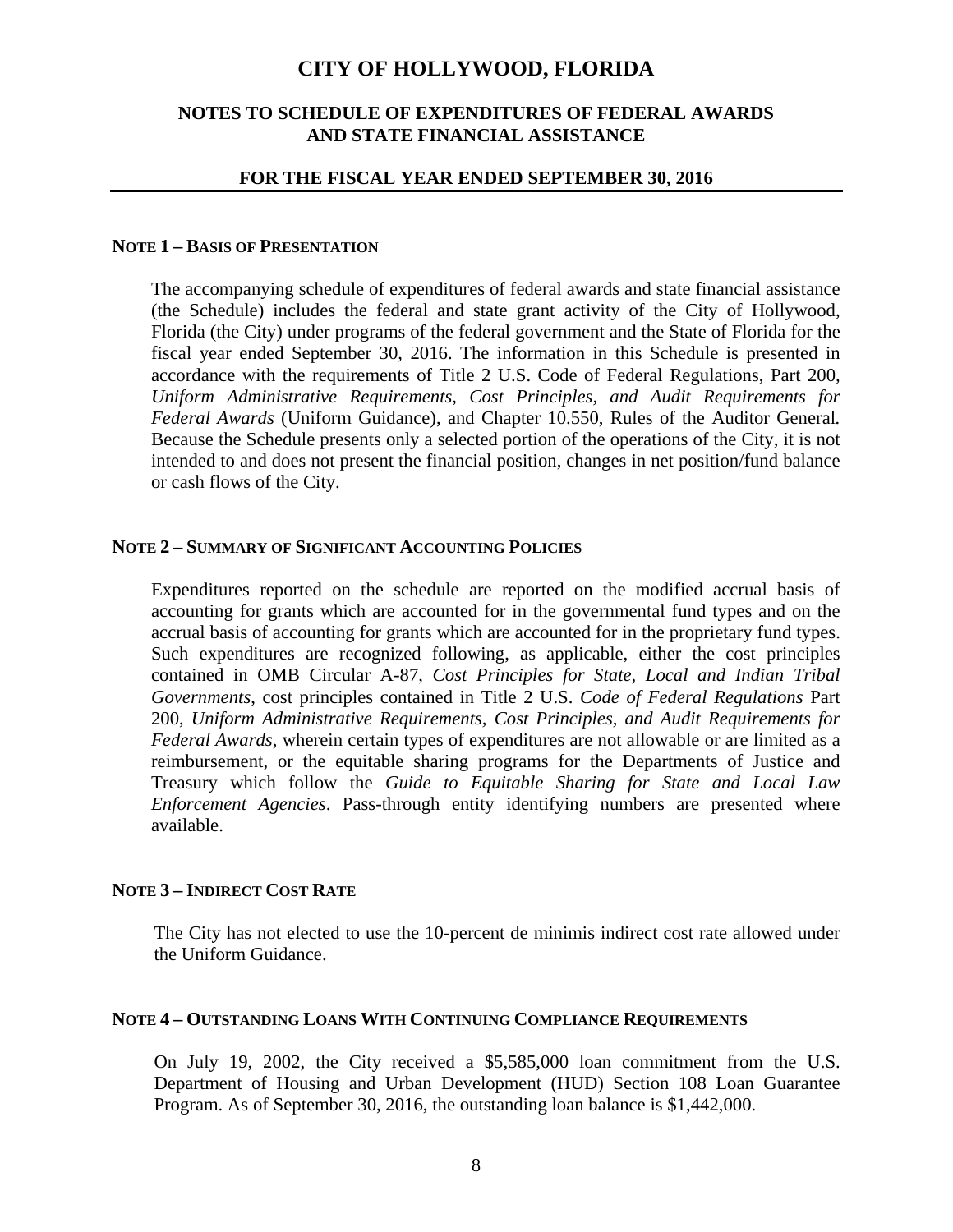### **SCHEDULE OF FINDINGS AND QUESTIONED COSTS**

### **FOR THE FISCAL YEAR ENDED SEPTEMBER 30, 2016**

## **SECTION I – SUMMARY OF AUDITORS' RESULTS**

### *Financial Statements*

| Type of auditors' report issued:                                                                                                                                                                                               |                              |              | <b>Unmodified Opinion</b>                     |
|--------------------------------------------------------------------------------------------------------------------------------------------------------------------------------------------------------------------------------|------------------------------|--------------|-----------------------------------------------|
| Internal control over financial reporting:<br>Material weakness(es) identified?<br>Significant deficiency(ies) identified not considered<br>to be material weakness?<br>Non-compliance material to financial statements noted? |                              | X Yes No     | $\frac{X}{Y}$ Yes $\frac{X}{X}$ None reported |
| <b>Federal Awards and State Project</b>                                                                                                                                                                                        |                              |              |                                               |
| Internal control over major programs:<br>Material weakness(es) identified?<br>Significant deficiency(ies) identified not considered<br>to be material weakness?                                                                |                              | $Yes \tX$ No | Yes X None reported                           |
| Type of auditors' report issued on compliance for<br>major programs:<br>Any audit findings disclosed that are required to be<br>reported in accordance with CFR 200.516(a)<br>or Chapter 10.557, Rules of the Auditor General? |                              | Yes X No     | <b>Unmodified Opinion</b>                     |
| Identification of major programs:                                                                                                                                                                                              |                              |              |                                               |
| <b>Federal Program or Cluster</b><br><b>Community Development Block Grants -</b><br><b>Entitlement Grants Cluster</b><br><b>Community Development Block Grants</b><br><b>Section 108 Loan Guarantees</b>                       | CFDA No.<br>14.218<br>14.248 |              |                                               |
| <b>State Project</b><br>State Housing Initiatives Partnership Program                                                                                                                                                          | CSFA No.<br>40.901           |              |                                               |
| Dollar threshold used to distinguish between Type A and<br>Type B programs - Federal                                                                                                                                           |                              |              | \$750,000                                     |
| Dollar threshold used to distinguish between Type A and<br>Type B projects – State                                                                                                                                             |                              |              | \$268,871                                     |
| Auditee qualified as low-risk auditee pursuant to the<br><b>Uniform Guidance?</b>                                                                                                                                              |                              | X Yes No     |                                               |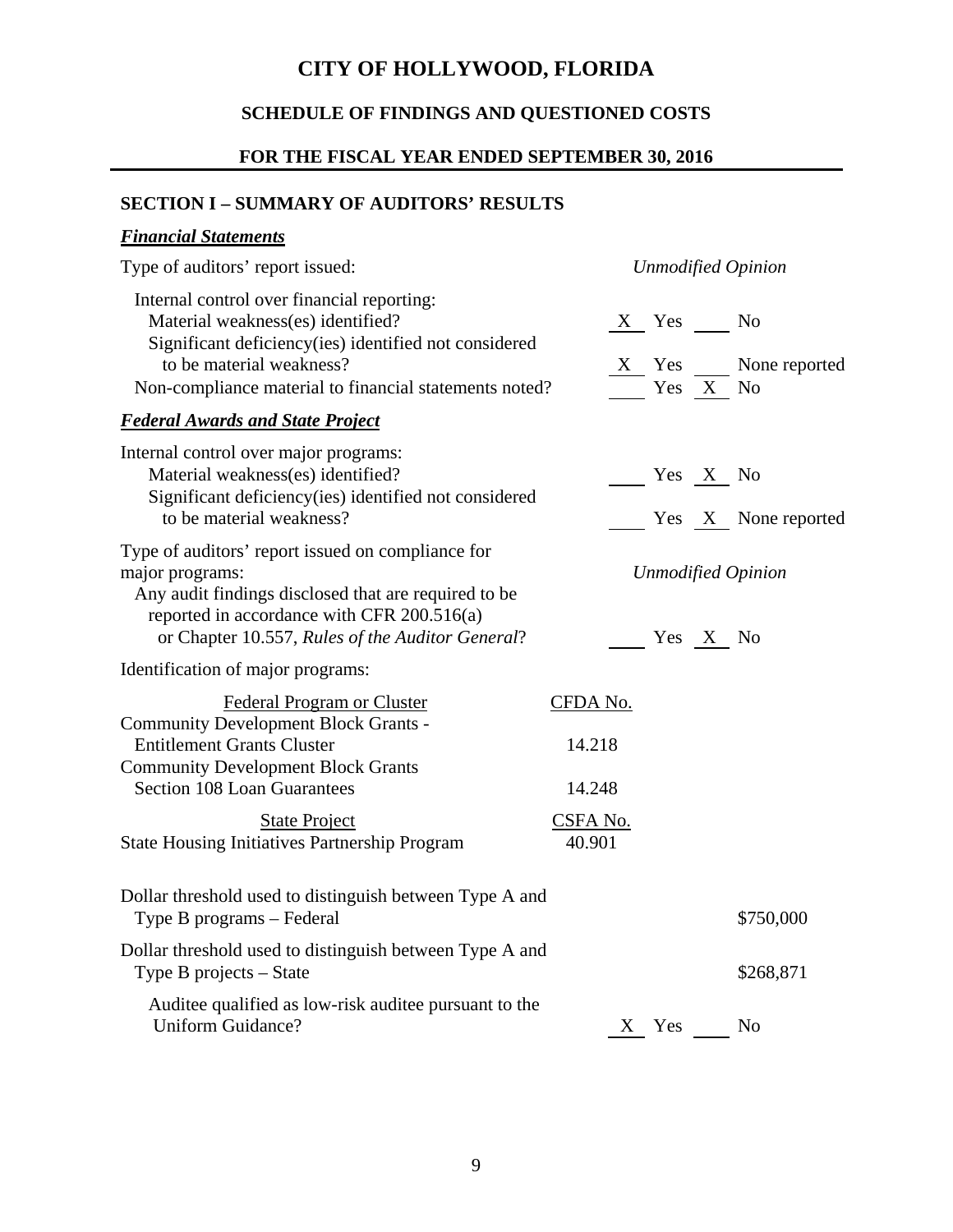### **SCHEDULE OF FINDINGS AND QUESTIONED COSTS**

### **FOR THE FISCAL YEAR ENDED SEPTEMBER 30, 2016**

#### **SECTION II – FINANCIAL STATEMENT FINDINGS**

#### **MATERIAL WEAKNESS**

#### **2016-001 – Bank Reconciliation Process**

### *Criteria*

Prudent practice would dictate that a formal bank reconciliation be prepared and reviewed each month within 45 days of month end with the appropriate review and sign off as evidence of the completeness, accuracy and timeliness of the reconciliation. Performing timely monthly bank reconciliations reduces the risk that errors, fraud or misuse of funds could go undetected and/or uncorrected.

#### *Condition*

During our audit of the fiscal year ended September 30, 2016, Marcum evaluated and performed a review of internal controls over the bank reconciliation process. Our review focused on controls related to the accuracy and timeliness of the bank reconciliation process. We made selections and examined each bank reconciliation to determine if the reconciliation was performed and reviewed timely (within 45 days – City's informal policy) with the appropriate sign off as evidence of the completeness, accuracy and timeliness of the reconciliation. We relied on bank reports and independently verified reconciliation data on a test basis. Our audit scope was limited to cash held in City bank accounts; therefore, it did not include a review of escrow accounts or funds held by trustees.

During our bank reconciliation testing, we noted that the City did not complete their monthly bank reconciliations on a timely basis. The timing of various reconciliations were not documented by preparer and/or reviewing personnel responsible for performing the reconciliation process. Bank reconciliations are routinely performed more than 45 days after the end of each calendar month. Our conclusion on the effectiveness of the controls we reviewed are detailed in the following audit results.

We reviewed the bank reconciliation for seven (7) bank accounts (112 reconciliations over a 16 month period) and the related accounting records for the period covering October 31, 2015 to January 31, 2017.

- Bank reconciliations were not prepared timely; Marcum noted that 25 of 112 tested bank reconciliations were prepared greater than 45 days after the statement close date.
- Marcum noted that 63 of 112 bank reconciliations tested were not reviewed timely (within 45 days).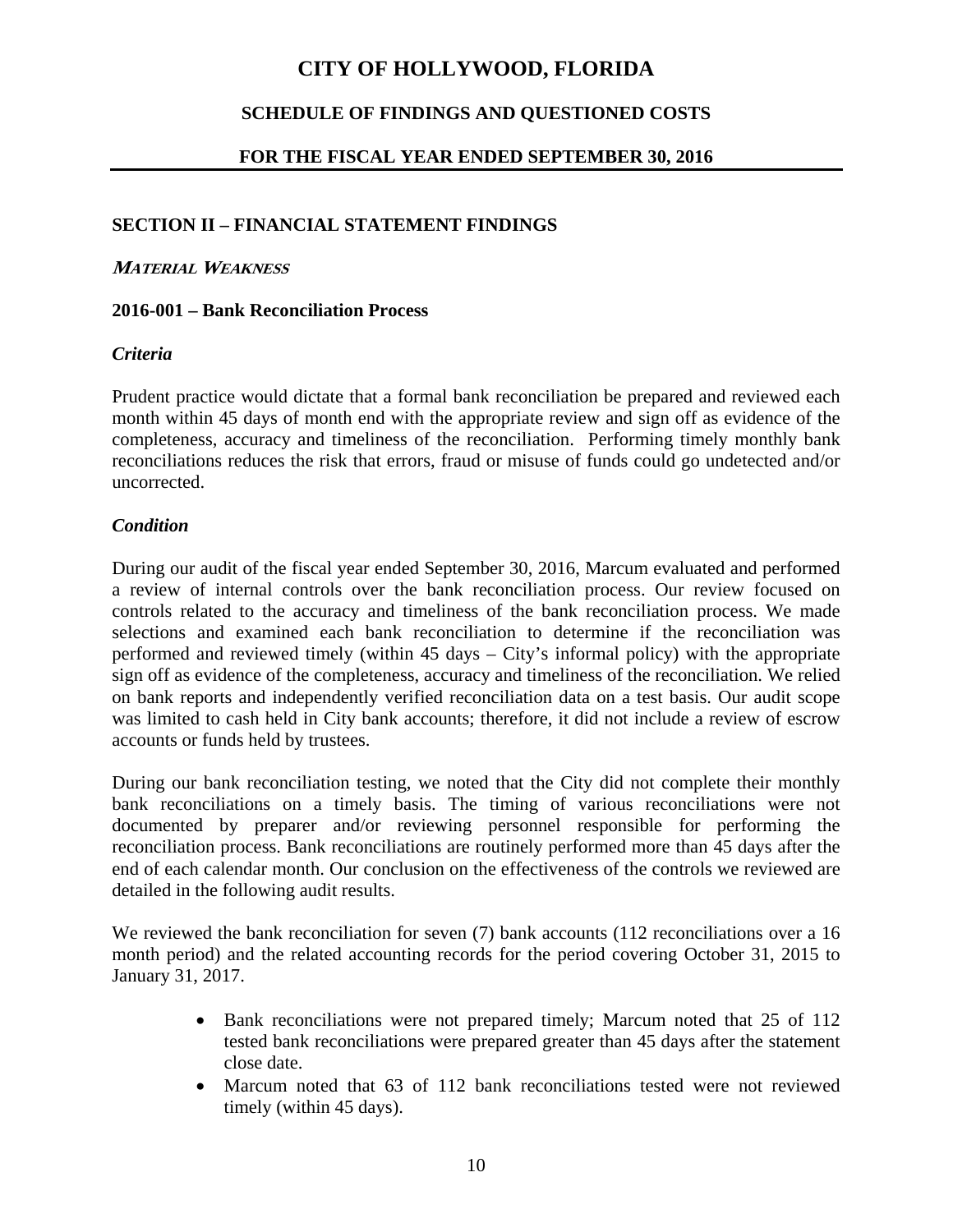### **SCHEDULE OF FINDINGS AND QUESTIONED COSTS**

### **FOR THE FISCAL YEAR ENDED SEPTEMBER 30, 2016**

### **SECTION II – FINANCIAL STATEMENT FINDINGS (CONTINUED)**

### **MATERIAL WEAKNESS (CONTINUED)**

#### **2016-001 – Bank Reconciliations (continued)**

- Marcum noted that two (2) bank reconciliations lacked preparer sign off and five (5) lacked reviewer sign off.
- Reconciling items were outstanding for several months due to lack of timely reconciliations.
- Marcum noted 23 reconciliations were reviewed more than 60 days after the end of the calendar month of which four (4) were greater than 90 days.

#### *Cause*

There is a lack of adequate internal control over financial close and reporting as it relates to the bank reconciliation process.

### *Effect*

Without bank reconciliations being prepared and reviewed timely for accuracy and completeness, the City would not know if the cash position is accurate and whether or not there were errors, fraud or misuse of funds.

#### *Recommendation*

We recommend the City implement internal controls associated with the preparation and review of bank reconciliations that will ensure reconciliations are prepared and reviewed on a monthly basis. Monthly bank reconciliations must be prepared and reviewed within 45 days of the month end to ensure accuracy and completeness of cash balances reported by the City and possibly identify fraud or misuse of funds.

### *Views of Responsible Officials and Planned Corrective Actions*

City concurs with auditors finding.

Issue was compounded by our procedures that lump associated bank accounts (.i.e., Depository, General Disbursement, Master Concentration, and Payroll) into one group for review purposes. This resulted in many reconciliations that were completed on time, but were not reviewed until the final bank account in the group was reconciled. If for any reason the final account's reconciliation was completed late then the whole group would be late for review purposes. To resolve this issue, management has now directed staff to update the current process by reviewing the individual reconciliations as they are completed.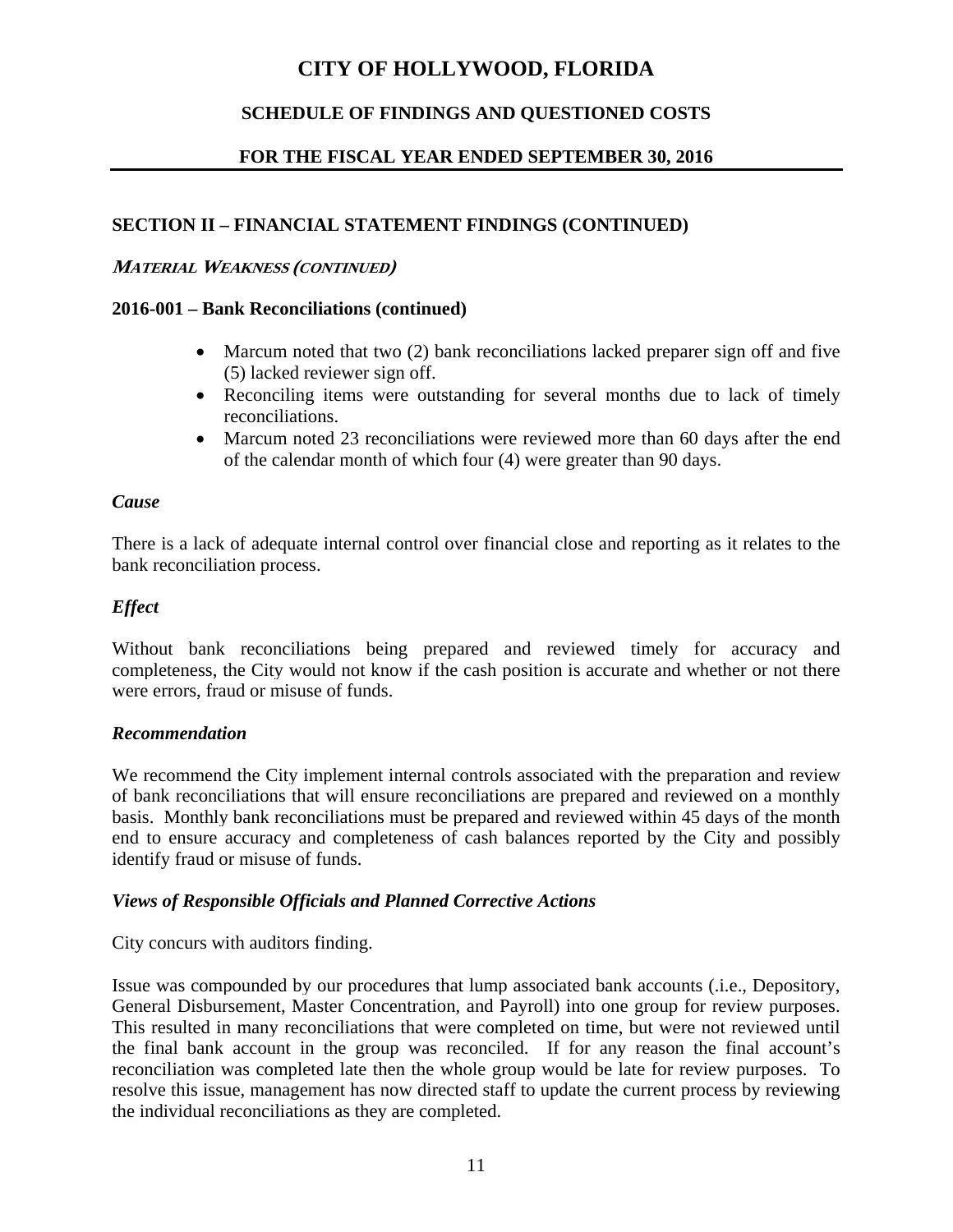### **SCHEDULE OF FINDINGS AND QUESTIONED COSTS**

### **FOR THE FISCAL YEAR ENDED SEPTEMBER 30, 2016**

### **SECTION II – FINANCIAL STATEMENT FINDINGS (CONTINUED)**

#### **MATERIAL WEAKNESS (CONTINUED)**

#### **2016-001 – Bank Reconciliations (continued)**

An additional step taken at the beginning of fiscal year 2017 to aid in the timeliness of the reconciliation process was instituting a cash closing date for our journal entry to insure that all cash activities for a month are post timely in the subsequent month to allow enough time to prepare and review the respective reconciliation.

The major issue that impacted the timely completion of these bank reconciliations is that only one person is preparing the reconciliations. At various points in the year this individual was unable, due to other job responsibilities, to devote enough time during the regular work day to complete the bank reconciliations in a timely manner. To resolve this issue management will be authorizing overtime to complete the bank reconciliations timely.

City's future enterprise resource planning system (ERP) should improve the bank reconciliation process which will automate many of the reconciliation steps that are done manually at present, possibly even reduce the reconciling time down to 30 days. In addition, when the new ERP is implemented, management will insure that the City has a backup person learn the process to assist, if needed in completing the monthly bank reconciliations timely.

#### **SIGNIFICANT DEFICIENCY**

#### **2016-002 – Inaccurate Census Data**

#### *Criteria*

Prudent reporting practices for Other Post-Employment Benefit (OPEB) records include having proper review policies and procedures in place to ensure the accuracy and completeness of the census data and information provided to the actuary.

### *Condition*

During our audit of the fiscal year ended September 30, 2016, Marcum performed census data testing in order to test the accuracy of the data used to generate the OPEB actuarial valuation. Marcum also tested a total of 25 participants in order to verify the demographics of the participants was accurate. During testing, Marcum noted one (1) of the five (5) retired employees were listed twice as retired and active. As a result, the City reviewed the census data provided to the actuary noting that there was a total of seven (7) active participants and 49 retirees that were double counted. According to the plan's actuary, the impact of the duplicated census data resulted in a difference of \$400,000 to the reported as Net OPEB Obligation (NOO).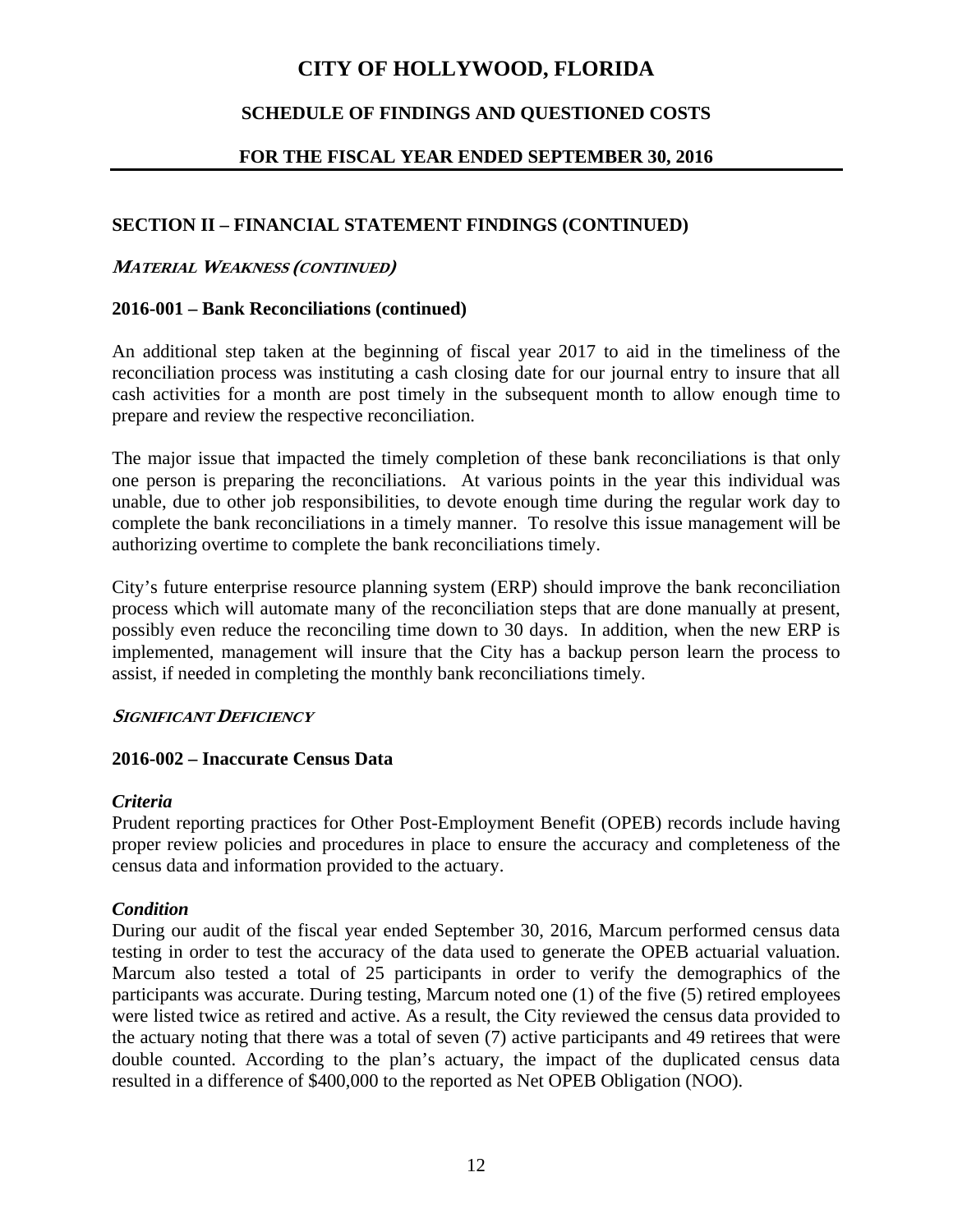### **SCHEDULE OF FINDINGS AND QUESTIONED COSTS**

### **FOR THE FISCAL YEAR ENDED SEPTEMBER 30, 2016**

### **SECTION II – FINANCIAL STATEMENT FINDINGS (CONTINUED)**

### **SIGNIFICANT DEFICIENCY (CONTINUED)**

### **2016-002 – Inaccurate Census Data (continued)**

#### *Cause*

Lack of policies and procedures in place requiring a detailed review of census reports provided to the actuary.

### *Effect*

The impact to the reported NOO as of September 30, 2016 was an understatement of \$400,000 as compared to the amount recorded. In addition, since the City will be required to record the Total OPEB Liability in fiscal year 2018 (GASB Statement No. 75), the impact of these errors would have been an overstatement of \$12 million in the Total OPEB Liability.

### *Recommendation*

Management should establish formal policies and procedures to properly review and compare reports including the census data before submitting to the actuary in order to ensure it is accurate and complete.

### *Views of Responsible Officials and Planned Corrective Actions*

In June 2014, the Human Resources and Risk Management Department at the City of Hollywood was restructured due to the retirement of the long term Human Resource (HR) Director and the long term Assistant HR Director. At that time, only the HR Director was replaced leaving the Assistant HR Director position vacant.

In August 2015, the City of Hollywood experienced a retirement of a long term medical data analyst that worked in the Human Resources Department. This position was responsible for ensuring the accuracy of data and running reports as it pertained to our HRIS system and medical insurance.

The City hired a replacement around the same time that was not performing to the position's standards. This was the person who provided the actuary report that contained the duplications. This was provided around June/July 2016. The person hired in this position was reclassified in July 2016 as part of the annual probationary performance evaluation. This person was not performing the essential functions of the position adequately or successfully and thus was reclassified to a position that better met this person's skill set. This person has since been terminated and is no longer with the City.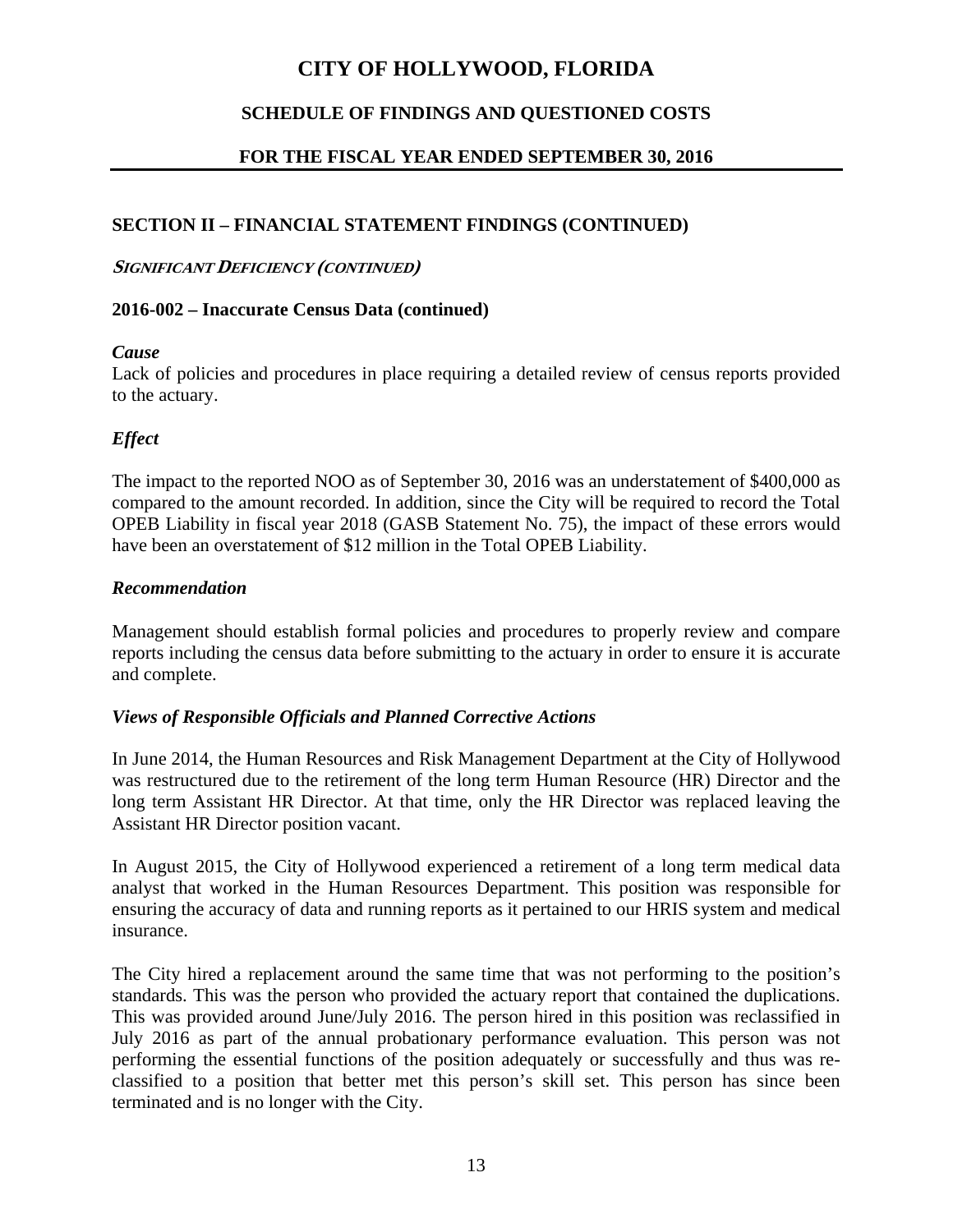### **SCHEDULE OF FINDINGS AND QUESTIONED COSTS**

### **FOR THE FISCAL YEAR ENDED SEPTEMBER 30, 2016**

#### **SECTION II – FINANCIAL STATEMENT FINDINGS (CONTINUED)**

### **SIGNIFICANT DEFICIENCY (CONTINUED)**

#### **2016-002 – Inaccurate Census Data (continued)**

#### *Views of Responsible Officials and Planned Corrective Actions (continued)*

In January 2017, the City hired an Assistant HR Director to assist with the oversight of the processes and procedures within Human Resources and for the development of City-wide administrative policies and procedures. There is currently a task force in place writing and reviewing administrative policies and procedures and meeting every two weeks to keep the momentum. This is a continuous process.

In August of 2016, the City hired a Benefits Consultant, the Gehring Group to assist with the administration and design of the City's health insurance benefits.

Subsequently, in January 2017 as part of their recommendation, the City switched HRIS systems for our main repository of health insurance records. As part of the implementation of the switch from Ascentis (former database) to BenTek (new database) several data scrubs and audits were conducted and put into place and continue on a monthly basis to ensure the accuracy of the data in the system. The BenTek system offers much more robust reporting. Several employees in HR (unlike the previous one person) were trained on the system and know how to accurately run reports, audit, correct and enter information. We continue to receive training on the system updates and functionality.

Finally, as part of the checks and balances, not only is one person responsible for the data entry and generating reports, but several, and when reports are run, they are reviewed by no less than three individuals for accuracy. For example, when a report is generated, the City will have the person generating the report review it, the Bentek representative we have on contract reviews it, the Assistant HR Director will review it and finally, the HR Director performs the final review and approval.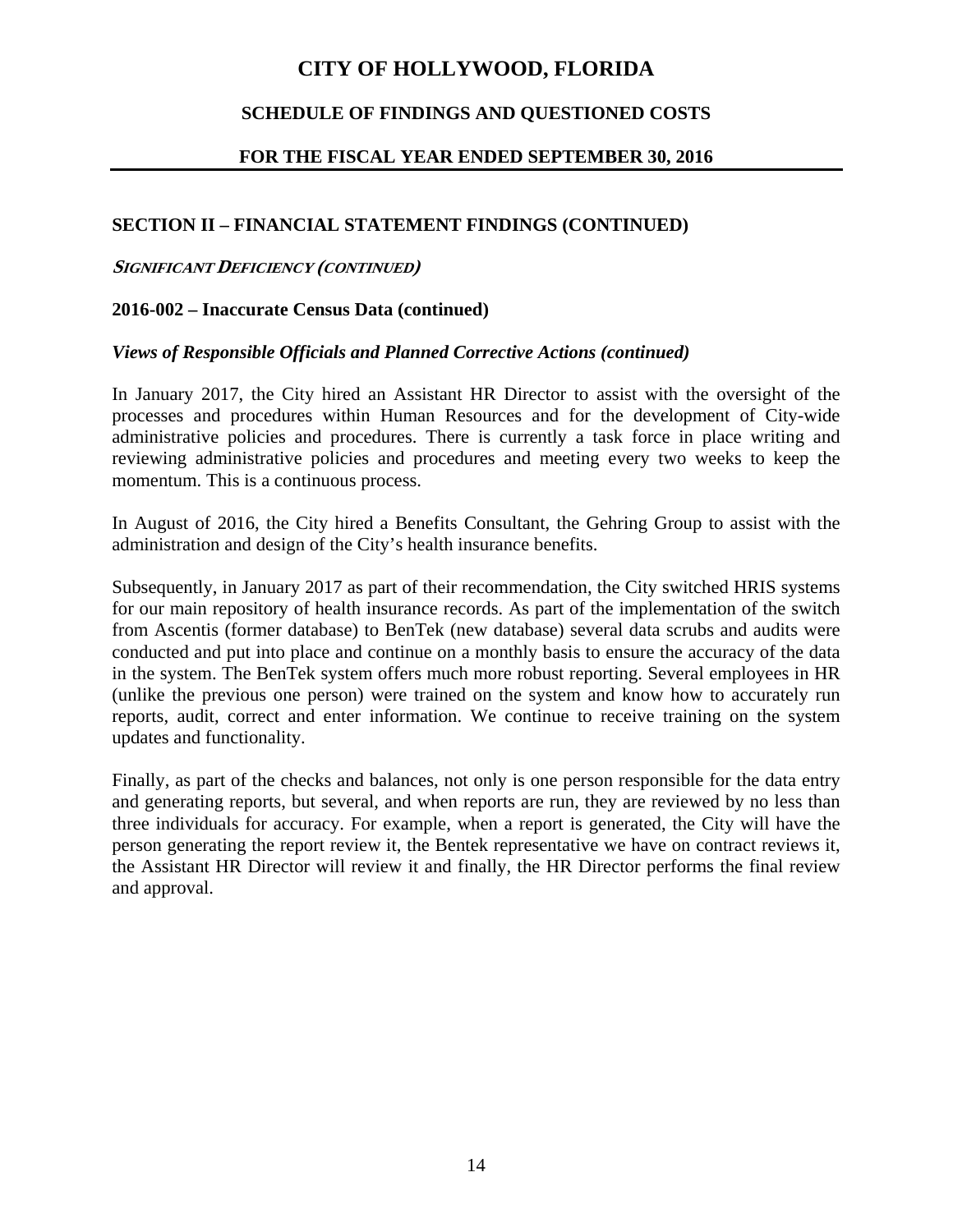## **SCHEDULE OF FINDINGS AND QUESTIONED COSTS**

### **FOR THE FISCAL YEAR ENDED SEPTEMBER 30, 2016**

### **SECTION II – FINANCIAL STATEMENT FINDINGS (CONTINUED)**

### **SIGNIFICANT DEFICIENCY**

### **2016-003 – Improper Recordkeeping of Asset Held for Resale and Capital Assets**

### *Criteria*

Internal control policies should be in place to ensure the completeness and proper accounting of capital assets and assets held for sale.

### *Condition*

Based on audit procedures performed over Community Development Block Grant (CDBG) and U.S. Department of Housing and Urban Development (HUD) Section 108 Guaranteed Loan programs, Marcum noted that there was a total of 45 properties in the aggregate amount of approximately \$2,000,000 that were not recorded in the City's general ledger. The properties were being tracked by the Department of Community & Economic Development using spreadsheets. In addition, we noted a building recorded in the Downtown Community Redevelopment Agency (Downtown CRA) in the net amount of approximately \$1,800,000 that was demolished in prior years, but continued to be reflected in the City's general ledger. Also, Marcum also noted one property that was intended for resale incorrectly recorded as a capital asset.

### *Cause*

Lack of communication and reconciliations between departments to ensure the completeness and proper recordkeeping of capital assets and assets held for resale.

### *Effect*

The possibility of improperly recorded capital assets and assets held for resale. Such instances may lead to ineffective impairment or disposal analysis performed by the City's Finance Department.

### *Recommendation*

We recommend that the City implement adequate policies over capital assets and assets held for sale to include internal controls that ensure that the transactions (acquisitions and deletions) are accurately reported to the Finance Department.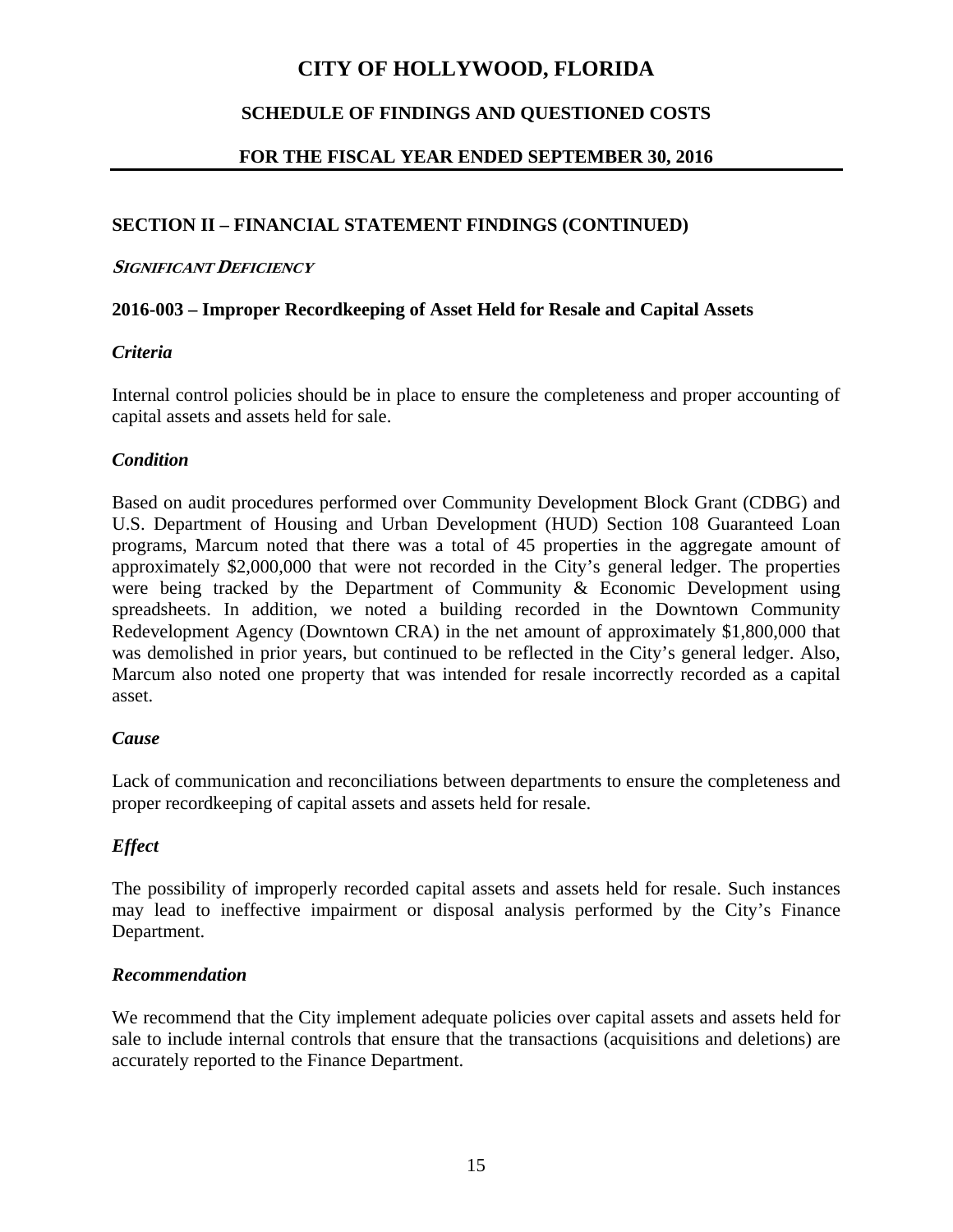### **SCHEDULE OF FINDINGS AND QUESTIONED COSTS**

### **FOR THE FISCAL YEAR ENDED SEPTEMBER 30, 2016**

### **SECTION II – FINANCIAL STATEMENT FINDINGS (CONTINUED)**

#### **SIGNIFICANT DEFICIENCY (CONTINUED)**

### **2016-003 – Improper Recordkeeping of Asset Held for Resale and Capital Assets (continued)**

#### *Views of Responsible Officials and Planned Corrective Actions*

City concurs with the auditors. All properties in question were acquired prior to 2008 and past practice was that any property that the City was not going to use would not be capitalized into the City's fixed assets system. If the acquiring department was not clear as to the future purpose of these assets then then General Accounting would not record them. Properties acquired to give away to encourage development (acquiring department was again unclear as to whether it was going to sell or give away) would also not be recorded as Asset Held for Sale since they would have a realizable value of zero.

The General Accounting Department will develop and implement new procedures to insure that all future property purchases are clearly identifies and that clear purpose of use for the property if obtained for the acquiring department to determine if the property should be classified as fixed asset or asset held for sale.

General Accounting will be doing a complete review of all the City's lands in the Fixed Asset System and the Asset Held for Sale comparing them to the Broward County Property Appraiser (BCPA) tax roll for the City's properties to determine completeness of our records. Corrections will be made if needed.

General Accounting will also commence adding buildings to the annual capital/fixed asset verification. Individuals responsible for the maintenance of City buildings will be asked to confirm the building existence. For assets held for sale, owning department will be asked if verify the listing and notify Finance of any additions or deletions to the listing. In addition general accounting will verify ownership of assets held for sale with the BCPA annual.

#### **SIGNIFICANT DEFICIENCY**

### **2016-004 – Untimely Review and Processing of Vendor Invoices**

#### *Criteria*

Invoices received from vendors should be reviewed in a timely manner to ensure the City does not exceed approved contract limits. In instances where expenditures will exceed approved City Commission funding authorization, the City should adhere to the procurement policy prior to authorizing any additional expenditures or payments.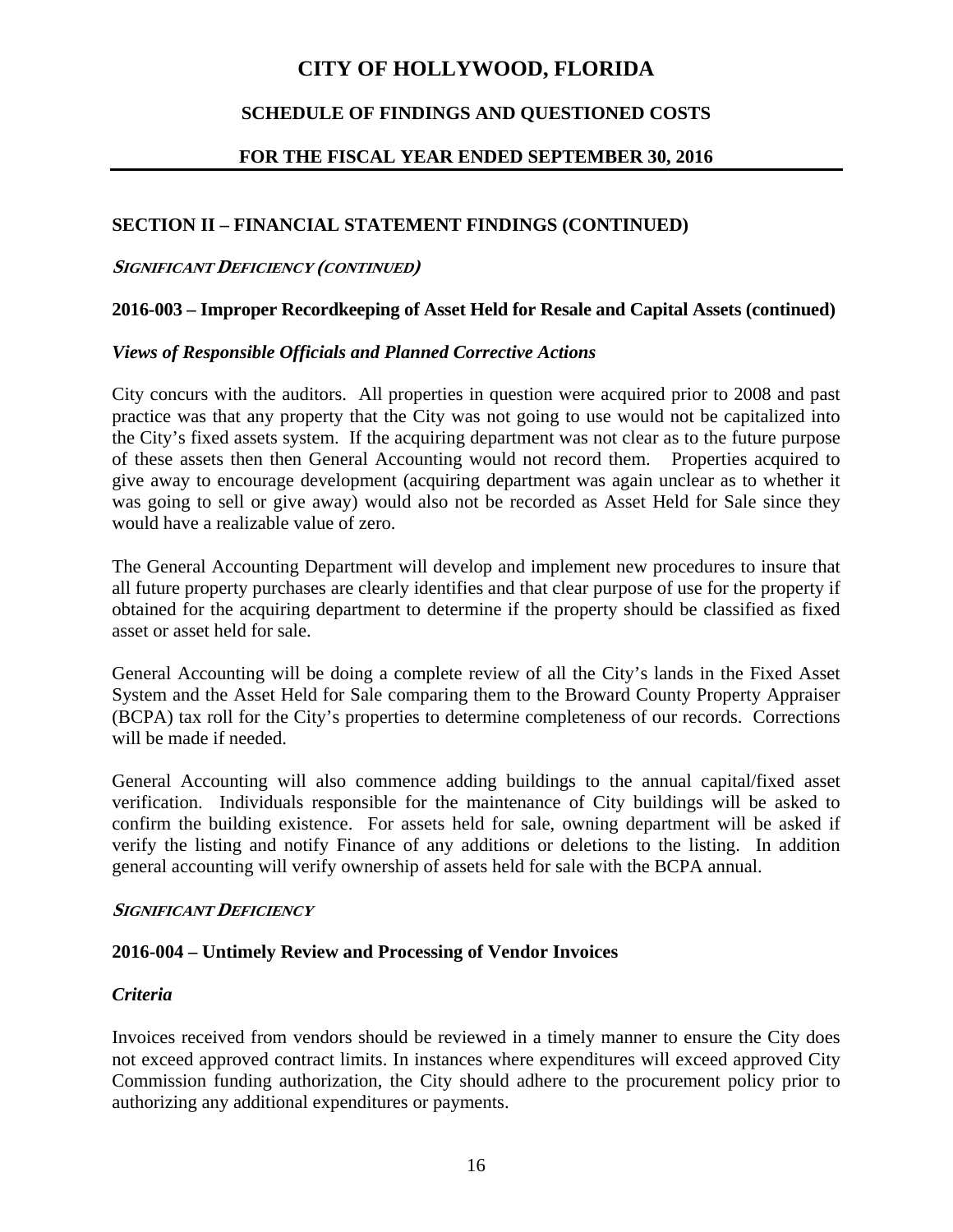## **SCHEDULE OF FINDINGS AND QUESTIONED COSTS**

### **FOR THE FISCAL YEAR ENDED SEPTEMBER 30, 2016**

### **SECTION II – FINANCIAL STATEMENT FINDINGS (CONTINUED)**

### **SIGNIFICANT DEFICIENCY (CONTINUED)**

### **2016-004 – Untimely Review and Processing of Vendor Invoices (continued)**

### *Condition*

We noted an instance whereby the City procured for legal services, which exceeded the approved dollar threshold for the vendor by \$84,000, where certain invoices were not being reviewed timely and therefore processing was delayed (e.g., certain invoices related to fiscal year 2016 were pending review for payment as of May 2017).

### *Cause*

Untimely review of invoices at the City department level.

### *Effect*

Improper and untimely review of invoices and payments made to City vendors may lead to amounts over authorized thresholds and underlying contract amounts. Also this may lead to inaccurate reporting of accounts payable and accrued liabilities at year end.

### *Recommendation*

We recommend that the City improve internal controls over purchasing and the accounts payable process to ensure that invoices paid to date do not exceed the approved or amended contract amounts and are properly captured as of each reporting period.

### *Views of Responsible Officials and Planned Corrective Actions*

The City self-reported a procurement error involving a department exceeding their approved funded amount. Although invoices were not paid beyond the authorized amount, services were still rendered.

Action taken by the City:

 Department head formally informed by the Procurement Director that no further invoices could be paid until approved funding.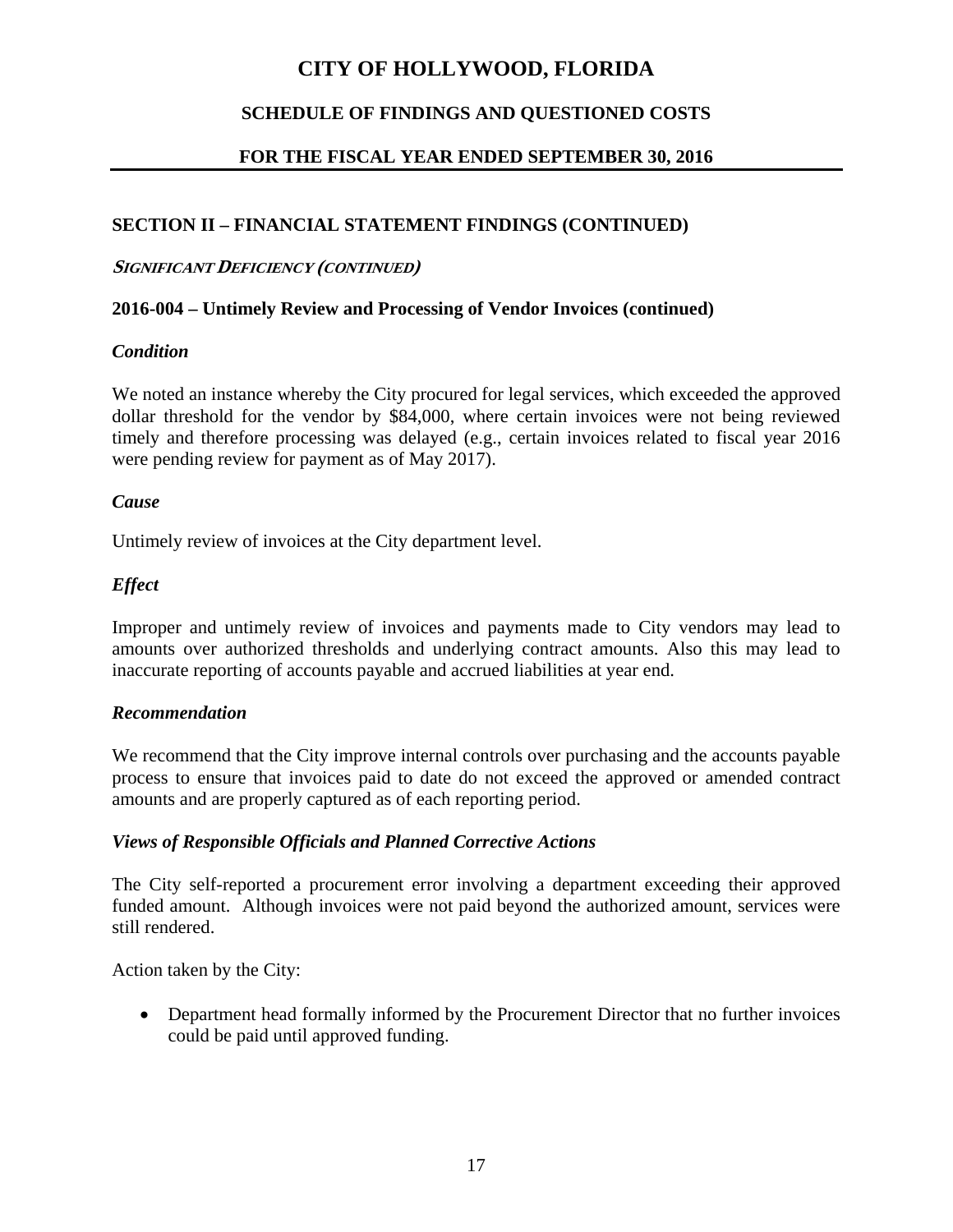### **SCHEDULE OF FINDINGS AND QUESTIONED COSTS**

### **FOR THE FISCAL YEAR ENDED SEPTEMBER 30, 2016**

### **SECTION II – FINANCIAL STATEMENT FINDINGS (CONTINUED)**

### **SIGNIFICANT DEFICIENCY (CONTINUED)**

### **2016-004 – Untimely Review and Processing of Vendor Invoices (continued)**

#### *Views of Responsible Officials and Planned Corrective Actions (continued)*

- Department head formally informed by Assistant City Manager (ACM) for Finance and Administration that contract management and budgetary monitoring is a priority and was given specific instructions to become compliant with their contracts and budget responsibilities. Established meetings between the finance office and the department auditing all invoices. Also established a date with the department admin staff to meet with the procurement office to insure that all contract data is recorded to the Master Contract List (MCL).
- City Commission condemned this action at a regular Commission meeting resulting in a personnel reviewing of the entire office and a re-org.

Action to prevent from reoccurring:

- Implementing stop gap contracts such as Best Interest Contracts for short periods while awaiting funding approval—only as a case by case.
- MCL will be fully uploaded and monitored quarterly. Information from the MCL will track expenditures and timeline remaining on contracts
- City is less than a year out from a robust contract management system that will prevent overages of spending, via ERP Effort.

#### **SIGNIFICANT DEFICIENCY**

#### **2016-005 – Unauthorized Access to System and Applications**

### *Criteria*

The City should restrict access to system applications based on the employee's respective function and responsibility.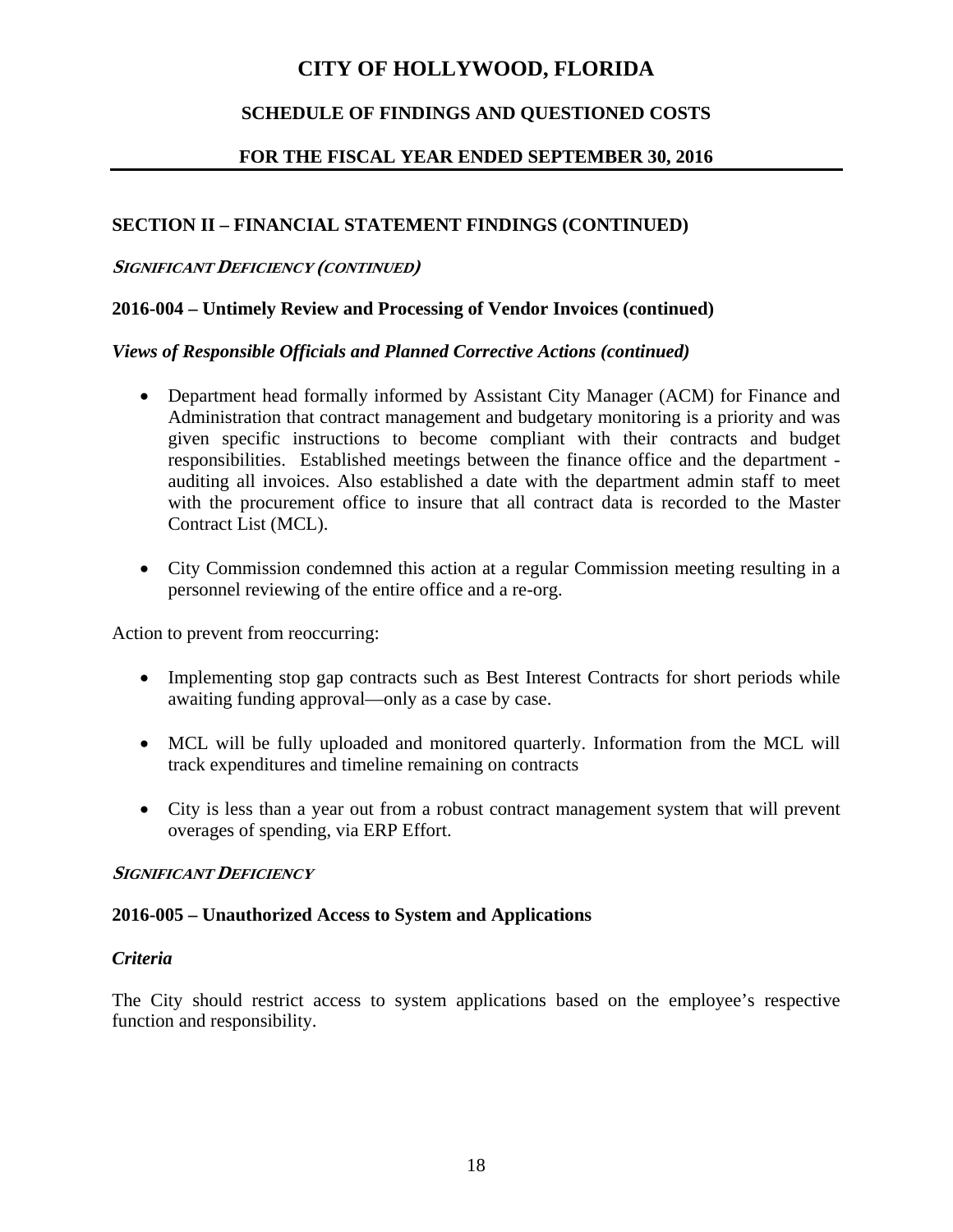### **SCHEDULE OF FINDINGS AND QUESTIONED COSTS**

### **FOR THE FISCAL YEAR ENDED SEPTEMBER 30, 2016**

### **SECTION II – FINANCIAL STATEMENT FINDINGS (CONTINUED)**

### **SIGNIFICANT DEFICIENCY (CONTINUED)**

### **2016-005 – Unauthorized Access to System and Applications (continued)**

#### *Condition*

Although corrected prior to close of our audit, Marcum noted the following:

- 35 terminated users had access to active directory resulting in the ability for unauthorized users to access the system and applications through the domain controller. Applications that use the same domain credentials and are impacted by this finding include: MUNIS (utility billing), OSL (Payroll timekeeping for police department), ETS (Electronic timesheets), and BCLA (permits and code violations).
- Two (2) users had improper access to the HR Office application. One user had administrator access and another user had access to Payroll Connect. These roles are not aligned to their job responsibilities and could compromise the integrity or accuracy of the City employee records.

### *Cause*

Infrequent communication between the HR department and the Communication and Support Services department within the Information Technology (IT) department, resulting in access not being updated or removed timely.

### *Effect*

Terminated employees' user accounts have the ability to access in-scope applications, resulting in unauthorized access to the system and its components.

### *Recommendation*

The HR and IT department should exchange termination, and position and duty changes information on a weekly or daily process, not a monthly one.

### *Views of Responsible Officials and Planned Corrective Actions*

On June 1, 2017, we met with Christophe St. Luce, Manager, Communications and Support Services, Angie Hein, Systems and Programming Manager, and Raheem Seecharan, Director, Information Technology regarding our findings. Per our meeting, St. Luce noted that timely notice on the termination of an employee may not currently occur but with the help of Human Resources, a more timely process will be implemented. Unauthorized access was removed prior to the close-out of the audit.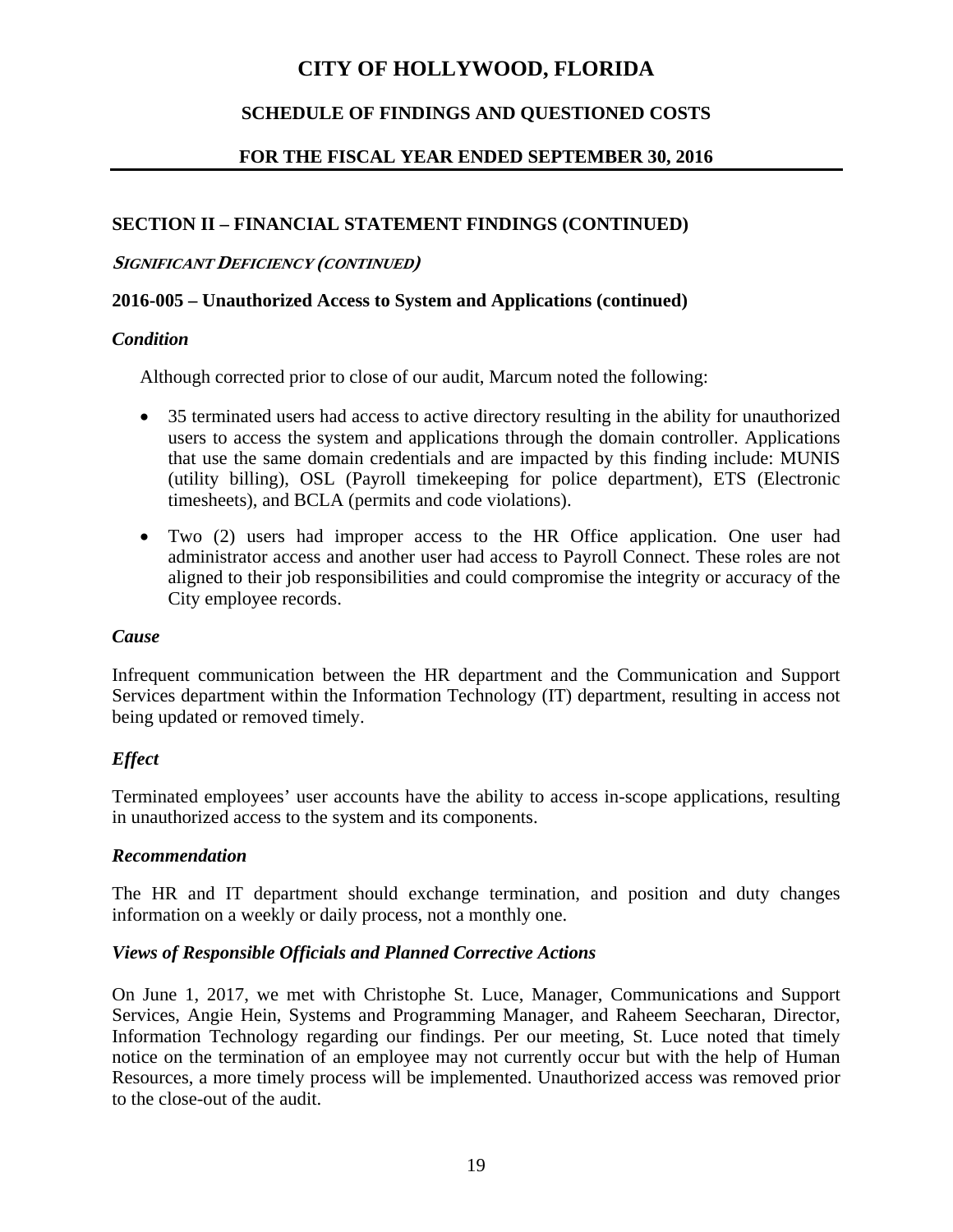### **SCHEDULE OF FINDINGS AND QUESTIONED COSTS**

### **FOR THE FISCAL YEAR ENDED SEPTEMBER 30, 2016**

### **SECTION II – FINANCIAL STATEMENT FINDINGS (CONTINUED)**

### **NONCOMPLIANCE**

### **2016-006 – Commingling of Community Redevelopment Agency Funds**

### *Criteria*

Florida Statutes Section 163.387, Section (1)(a), states that after approval of a redevelopment plan, a community redevelopment agency should create a redevelopment trust fund. Funds deposited into this fund are to be used by the agency to finance any activities it undertakes pursuant to the approved community redevelopment plan.

### *Condition*

Underlying accounting records of the Hollywood Community Redevelopment Agency, which includes the Downtown District and the Beach District, are properly being maintained. However, operating cash funds of the Downtown District and Beach District are being commingled in the City's Pooled Cash Accounts.

### *Cause*

Separate bank accounts (Trust Funds) in the name of each district have not been established.

### *Effect*

Commingling of funds held in the name of the City on behalf of the Downtown District and Beach District expose such funds to the creditors of the City when these funds are supposed to be restricted for CRA use only. This may also result in mismanagement of funds.

### *Recommendation*

We recommend that the City establish separate bank accounts (Trust Fund) for the Downtown District and Beach District to ensure compliance with Florida Statutes and avoid mismanagement of CRA monies.

### *Views of Responsible Officials and Planned Corrective Actions*

City concurs with auditor finding and will take necessary step to move both CRA's funds out of the City's Pooled Cash account and into separate bank accounts.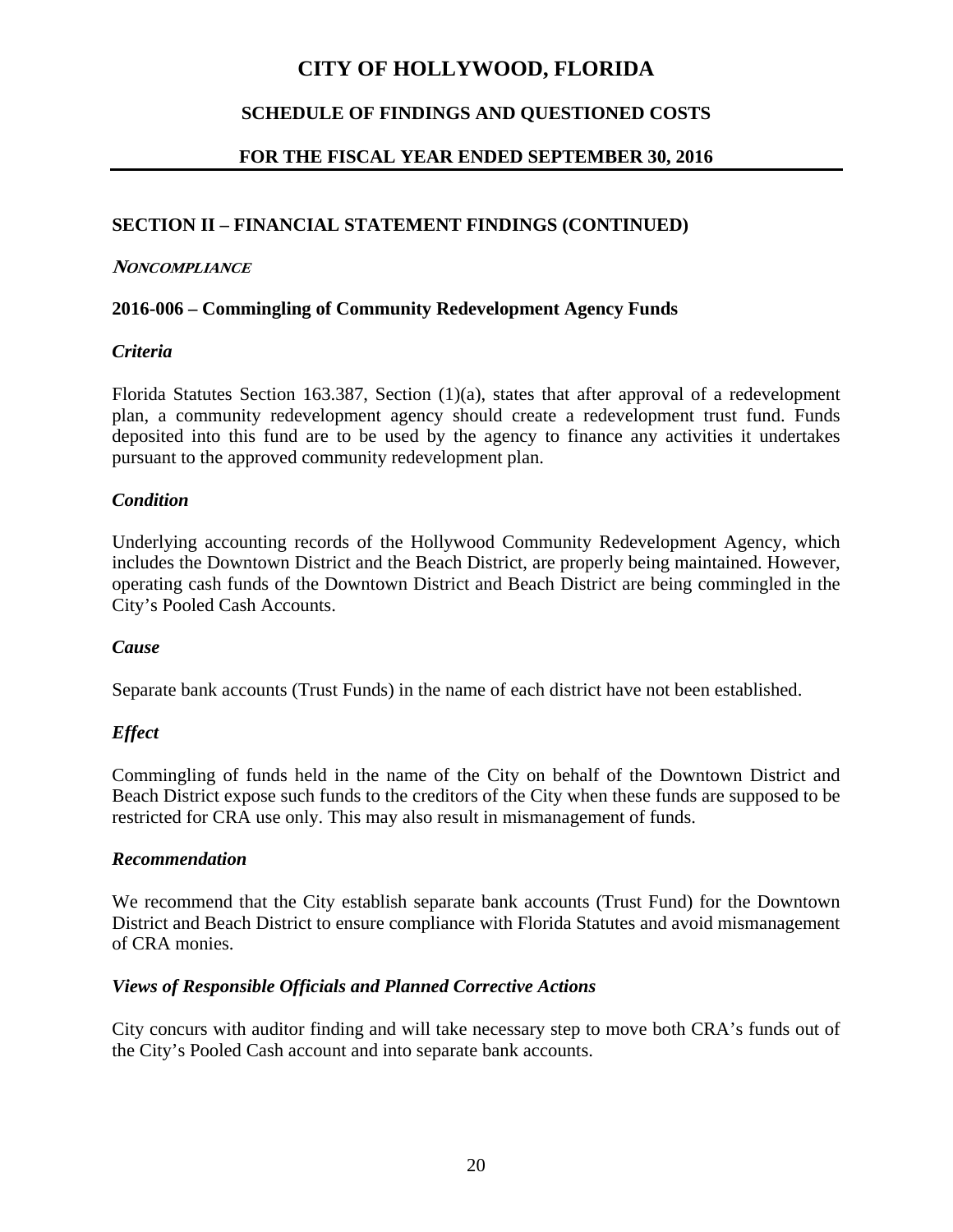### **SCHEDULE OF FINDINGS AND QUESTIONED COSTS**

### **FOR THE FISCAL YEAR ENDED SEPTEMBER 30, 2016**

### **SECTION III – FEDERAL AWARDS AND STATE PROJECTS FINDINGS AND QUESTIONED COSTS**

None.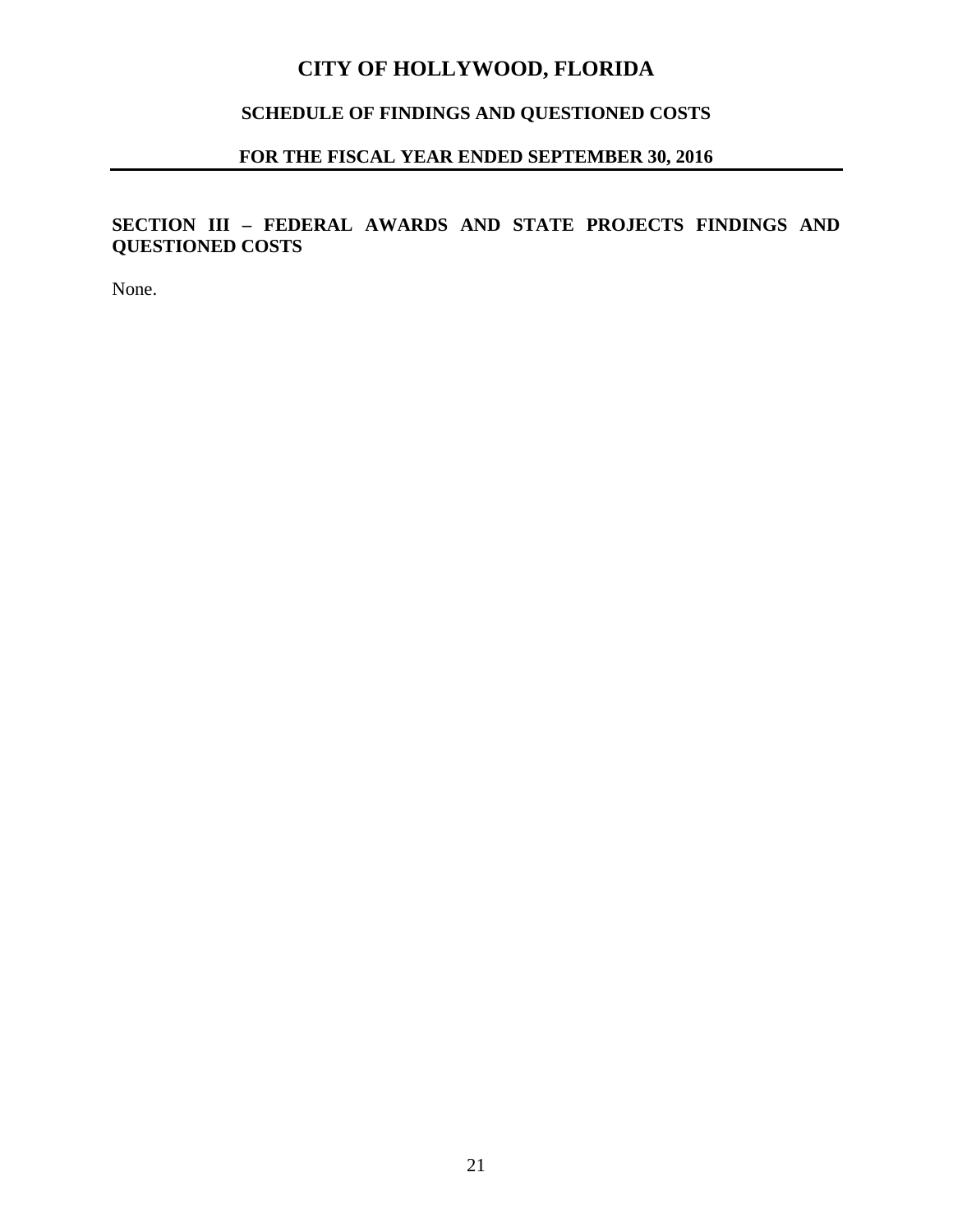## **SUMMARY SCHEDULE OF PRIOR AUDIT FINDINGS**

## **FOR THE FISCAL YEAR ENDED SEPTEMBER 30, 2016**

## **I. PRIOR YEAR FINANCIAL STATEMENT FINDINGS**

None.

## **II. PRIOR YEAR FEDERAL AWARDS FINDINGS AND QUESTIONED COSTS**

None.

## **III. PRIOR YEAR STATE PROJECTS FINDINGS AND QUESTIONED COSTS**

None.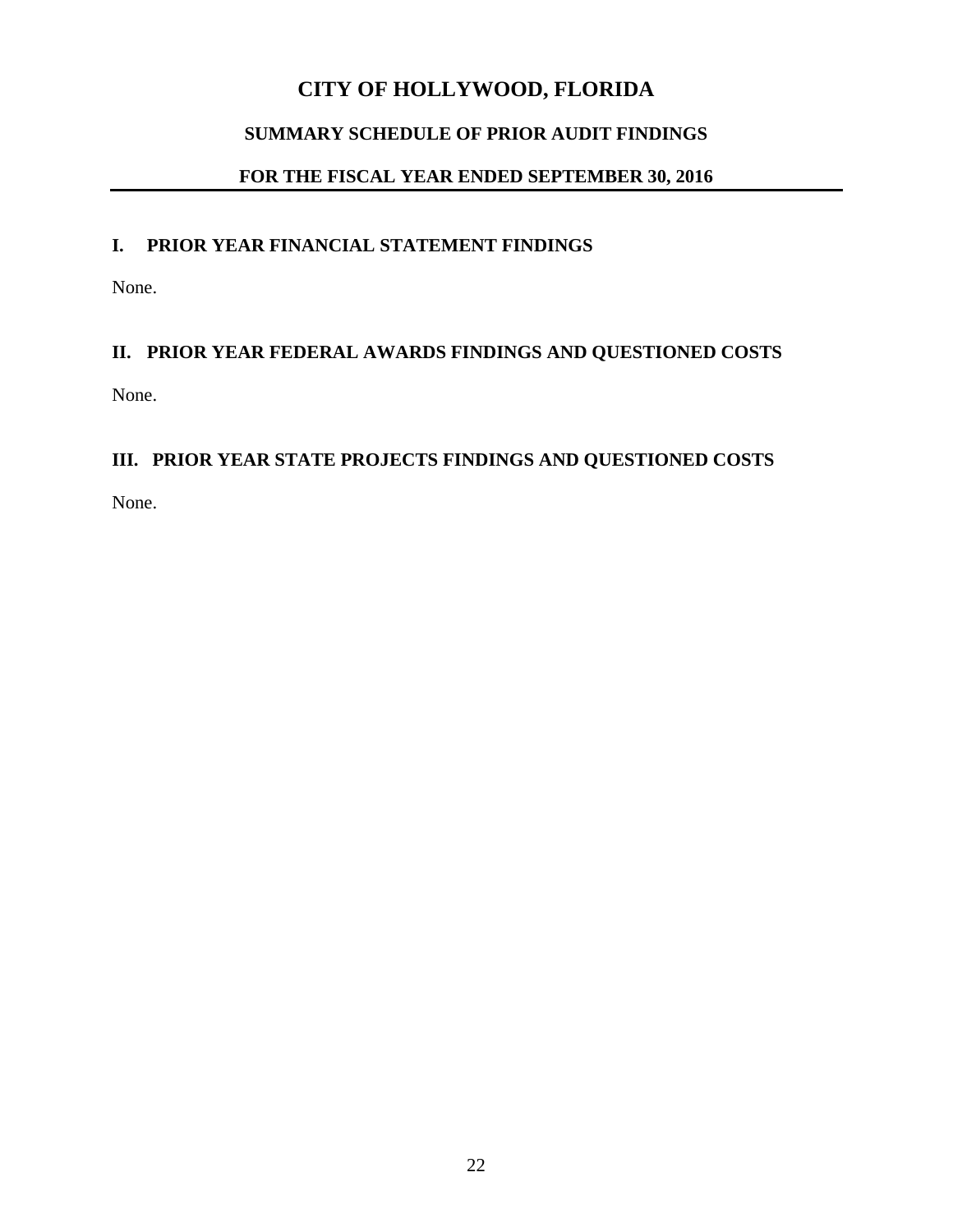

### **MANAGEMENT LETTER IN ACCORDANCE WITH THE RULES OF THE AUDITOR GENERAL OF THE STATE OF FLORIDA**

Honorable Mayor, City Commission and City Manager **City of Hollywood, Florida**

#### *Report on the Financial Statements*

We have audited the financial statements of the City of Hollywood, Florida (the City), as of and for the fiscal year ended September 30, 2016, and have issued our report thereon dated June 19, 2017. We did not audit the financial statements of the City of Hollywood Firefighters' Pension System and City of Hollywood Police Officers' Retirement System (collectively, the Plans), which represent 54%, 58% and 37%, respectively, of the assets, net position/fund balance and revenues/additions of the aggregate remaining fund information.

#### *Auditors' Responsibility*

We conducted our audit in accordance with auditing standards generally accepted in the United States of America; the standards applicable to financial audits contained in *Government Auditing Standards,* issued by the Comptroller General of the United States; the audit requirements of Title 2 U.S. *Code of Federal Regulations Part 200, Uniform Administrative Requirements, Cost Principles, and Audit Requirements of Federal Awards* (Uniform Guidance); and Chapter 10.550, Rules of the Auditor General.

#### *Other Reports and Schedules*

We have issued our Independent Auditors' Report on Internal Control over Financial Reporting and Compliance and Other Matters Based on an Audit of the Financial Statements Performed in Accordance with *Government Auditing Standards;* Independent Auditors' Report on Compliance for Each Major Federal Program and State Project and Report on Internal Control over Compliance Required by Uniform Guidance and Chapter 10.550, *Rules of the Auditor General*; Schedule of Findings and Questioned Costs; Summary Schedule of Prior Audit Findings; and Independent Accountants' Report on an examination conducted in accordance with *AICPA Professional Standards*, regarding compliance requirements in accordance with Chapter 10.550, Rules of the Auditor General. Disclosures in those reports and schedules, which are dated June 19, 2017, should be considered in conjunction with this management letter.



23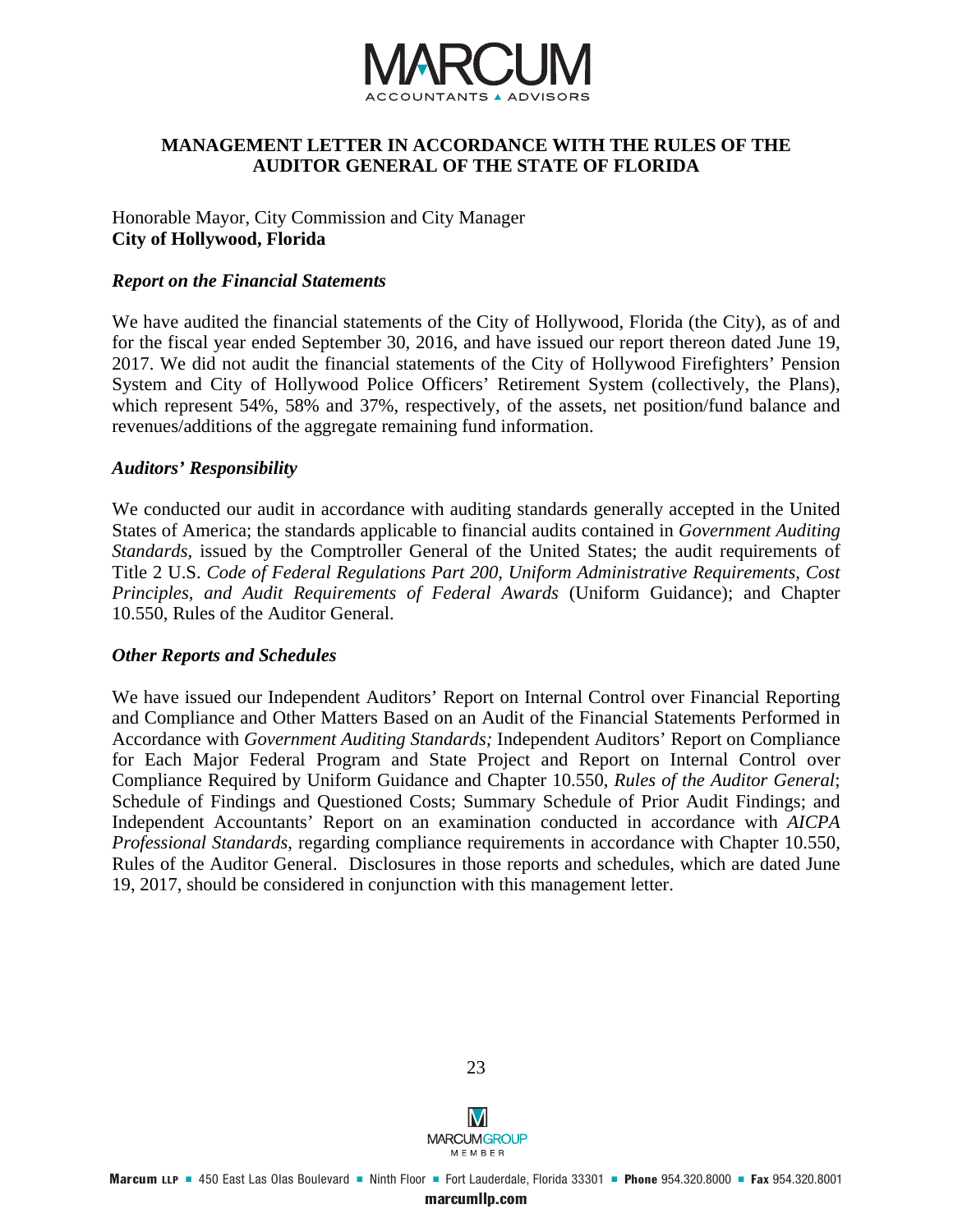### *Prior Audit Findings*

Section 10.554(1)(i)1., Rules of the Auditor General, requires that we determine whether or not corrective actions have been taken to address findings and recommendations made in the preceding annual financial audit report. There were no findings or recommendations made in the preceding annual financial audit report.

### *Official Title and Legal Authority*

Section 10.554(1)(i)4., Rules of the Auditor General, requires that the name or official title and legal authority for the primary government and each component unit of the reporting entity be disclosed in this management letter, unless disclosed in the notes to the financial statements. The information is disclosed in Note I to the financial statements. The City included the following blended component units: the Hollywood Community Redevelopment Agency, comprised of the Downtown District and the Beach District.

### *Financial Condition*

Section 10.554(1)(i)5.a. and 10.556(7), Rules of the Auditor General, require that we apply appropriate procedures and report the results of our determination as to whether or not the City has met one or more of the conditions described in Section 218.503(1), Florida Statutes, and identification of the specific condition(s) met. In connection with our audit, we determined that the City did not meet any of the conditions described in Section 218.503(1), Florida Statutes.

Pursuant to Sections 10.554(1)(i)5.c. and 10.556(8), Rules of the Auditor General, we applied financial condition assessment procedures. It is management's responsibility to monitor the City's financial condition, and our financial condition assessment was based in part on representations made by management and the review of financial information provided by same. Our assessment was performed as of the fiscal year end.

### *Annual Financial Report*

Section 10.554(1)(i)5.b. and 10.556(7), Rules of the Auditor General, requires that we apply appropriate procedures and report the results of our determination as to whether the annual financial report for the City for the fiscal year ended September 30, 2016, filed with the Florida Department of Financial Services pursuant to Section 218.32(1)(a), Florida Statutes, is in agreement with the annual financial audit report for the fiscal year ended September 30, 2016. In connection with our audit, we determined that these two reports were in agreement.

### *Special District Component Units*

Section 10.554(1)(i)5.d., Rules of the Auditor General, requires that we determine whether or not a special district that is a component unit of a county, municipality, or special district, provided the financial information necessary for proper reporting of the component unit, within the audited financial statements of the county, municipality, or special district in accordance with Section 218.39(3)(b), Florida Statutes. In connection with our audit, we determined that all special district component units provided the necessary information for proper reporting in accordance with Section 218.39(3)(b) Florida Statutes.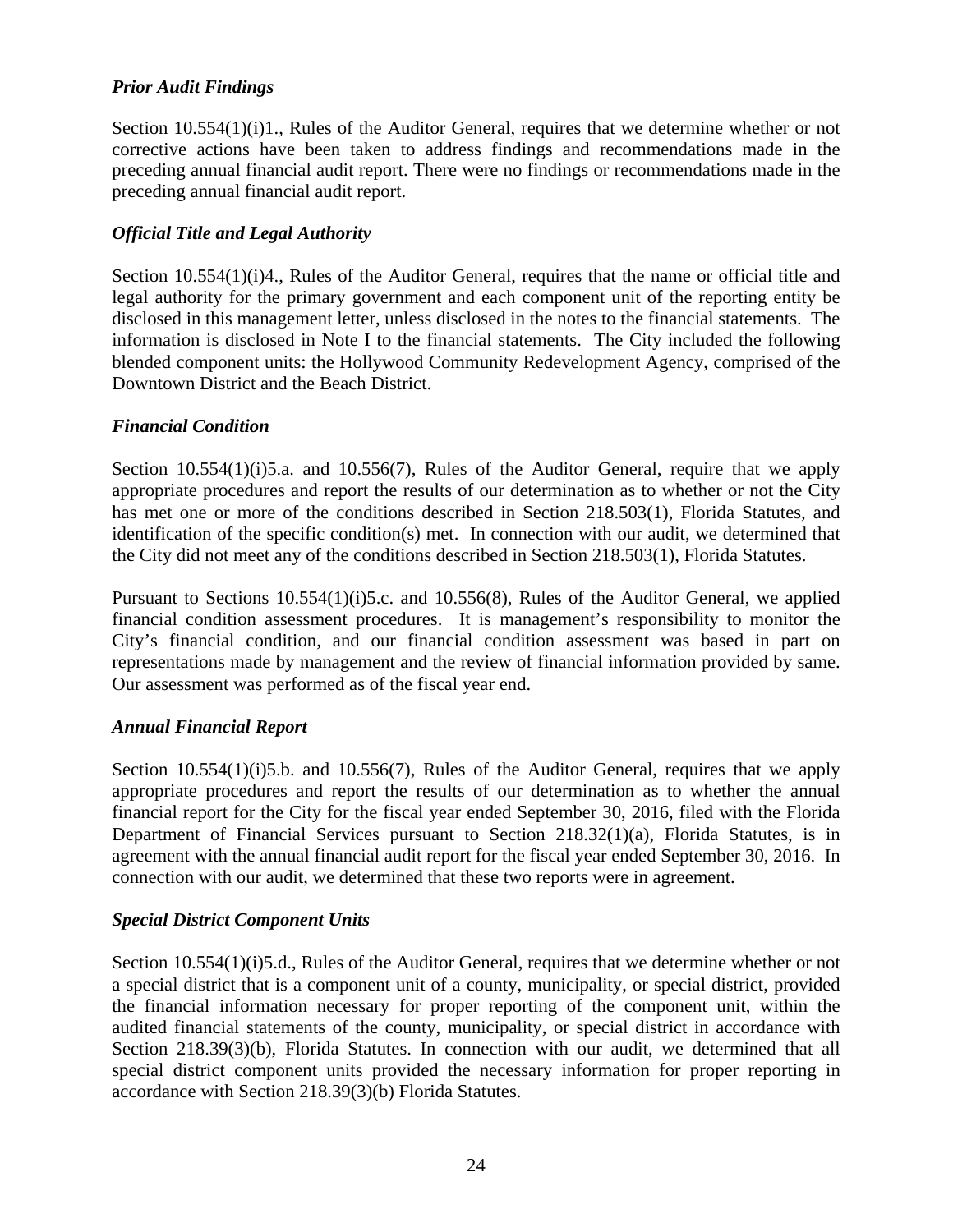### *Other Matters*

Section 10.554(1)(i)2., Rules of the Auditor General, requires that we address in the management letter any recommendations to improve financial management. In connection with our audit, we did have recommendations to improve financial management, which are described in the current year observations section in Appendix A.

Section 10.554(1)(i)3., Rules of the Auditor General, requires that we address noncompliance with provisions of contracts or grant agreements, or abuse, that have occurred, or are likely to have occurred, that have an effect on the financial statements that is less than material but which warrants the attention of those charged with governance. In connection with our audit, we did not have any such findings.

#### *Purpose of this Letter*

Our management letter is intended solely for the information and use of the State of Florida Legislative Auditing Committee, members of the Florida Senate and the Florida House of Representatives, the Florida Auditor General, federal and state granting agencies, the Mayor and the City Commission, and applicable management, and is not intended to be and should not be used by anyone other than these specified parties.

Marcum LLP

Fort Lauderdale, FL June 19, 2017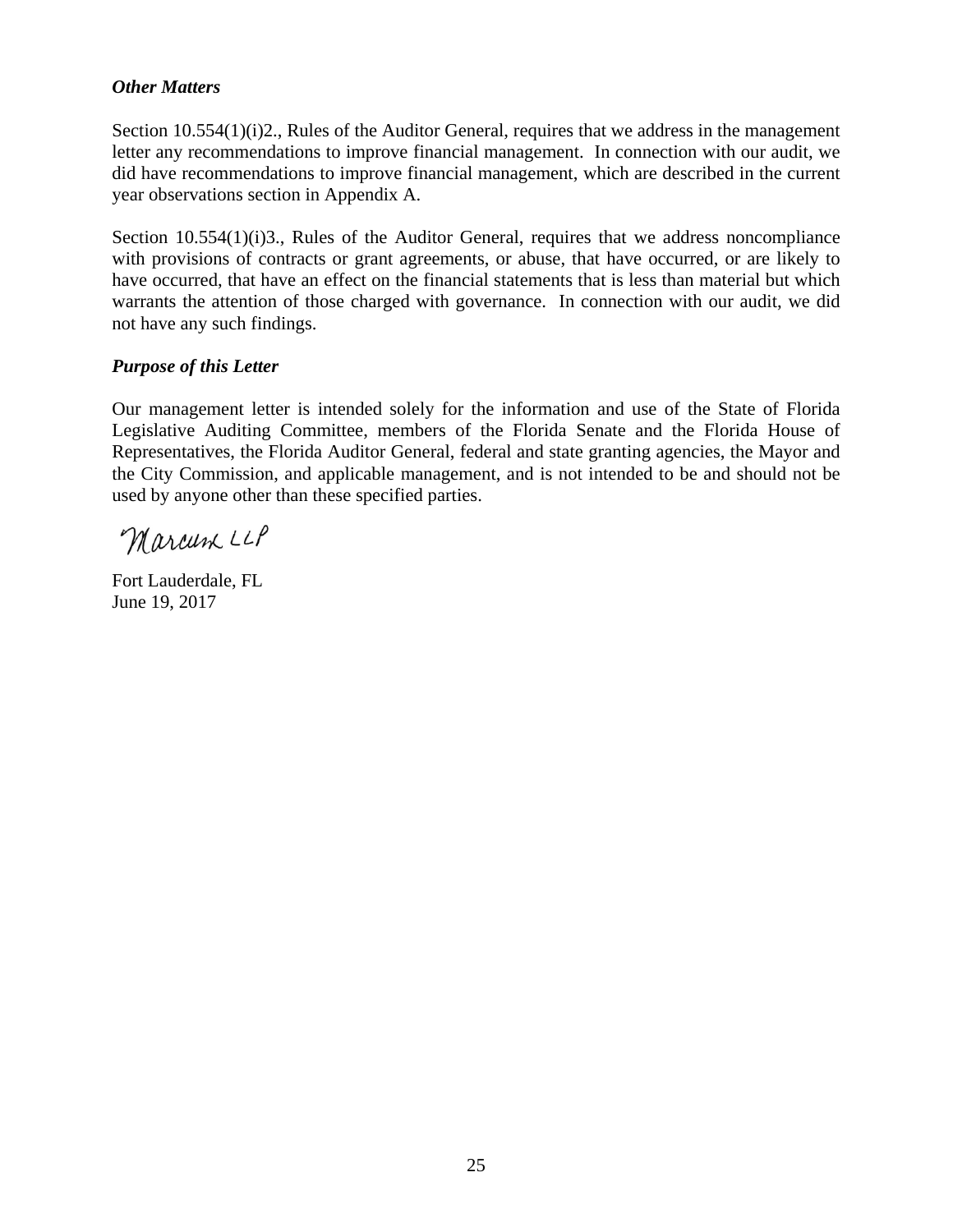### **APPENDIX A – CURRENT YEAR AND PRIOR YEARS RECOMMENDATIONS TO IMPROVE FINANCIAL MANAGEMENT**

### **FOR THE FISCAL YEAR ENDED SEPTEMBER 30, 2016**

|              |                                                                                                                    | Observation<br>Is Still | <b>Observation</b><br>Addressed or<br>No Longer |
|--------------|--------------------------------------------------------------------------------------------------------------------|-------------------------|-------------------------------------------------|
| No.          | Current Year's Observations                                                                                        | Relevant                | Relevant                                        |
| MLC 2016-001 | Opportunity to improve underlying accounting record keeping<br>of the City of Hollywood Employees' Retirement Fund |                         |                                                 |
| MLC 2016-002 | General Information Technology Recommendation                                                                      |                         |                                                 |
| No.          | Prior Year's Observations                                                                                          |                         |                                                 |
| ML 2015-01   | Pension Plan Funding                                                                                               |                         | Addressed                                       |
| ML 2015-02   | <b>User Access Reviews</b>                                                                                         |                         | Addressed                                       |
| ML 2014-03   | <b>Change Management</b>                                                                                           |                         | Addressed                                       |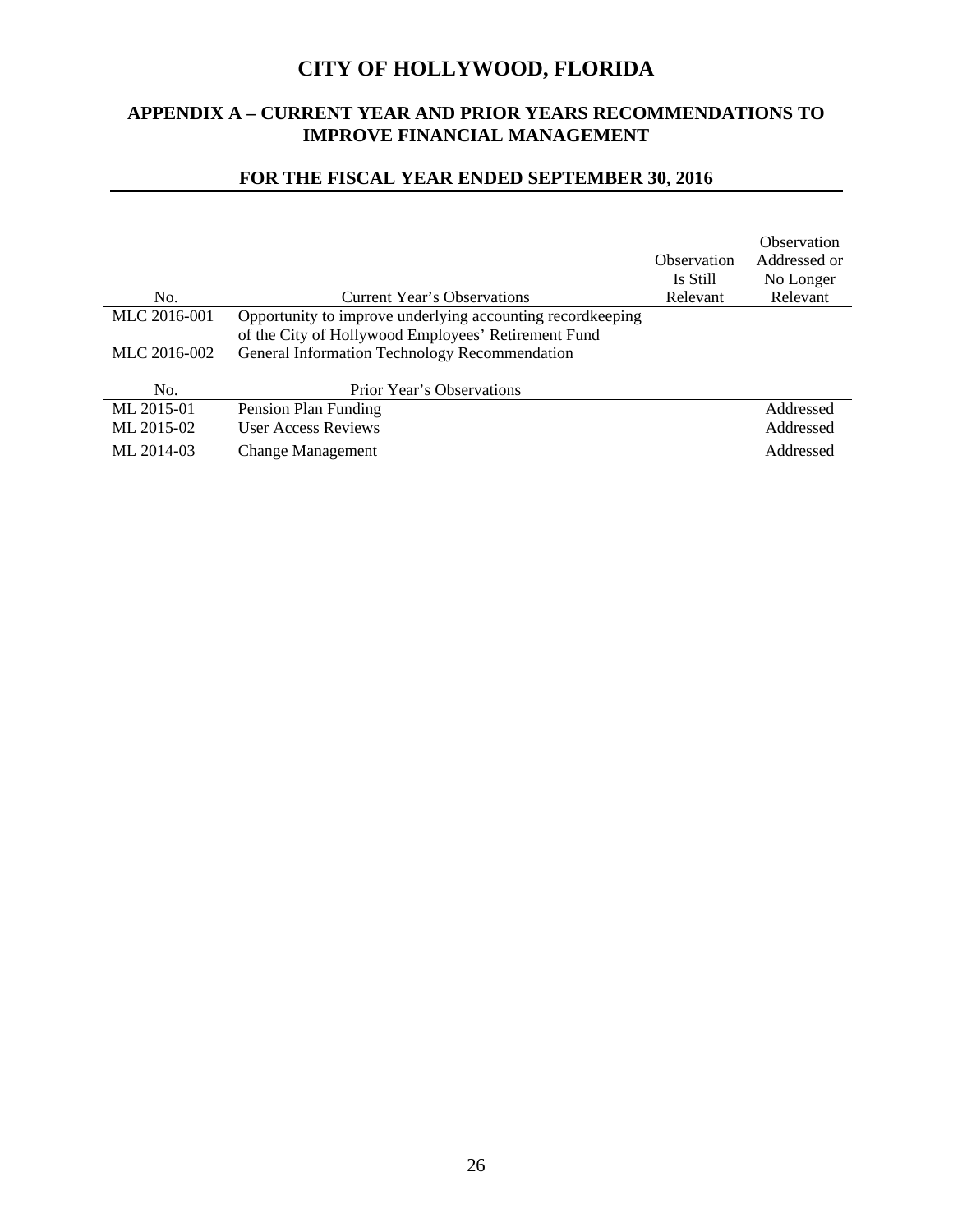### **APPENDIX A – CURRENT YEAR AND PRIOR YEARS RECOMMENDATIONS TO IMPROVE FINANCIAL MANAGEMENT (CONTINUED)**

### **FOR THE FISCAL YEAR ENDED SEPTEMBER 30, 2016**

### **MLC 2016-001 – OPPORTUNITY TO IMPROVE UNDERLYING ACCOUNTING RECORDKEEPING OF THE CITY OF HOLLYWOOD EMPLOYEES' RETIREMENT FUND**

#### *Observation*

During audit procedures performed over employee contributions related to the City of Hollywood, Florida Employees' Retirement Fund (the Plan), we noted that administrative expenses are paid by the City's General Fund and then reimbursed by the Plan using the City's Pooled Cash Fund on a monthly basis. However, we noted that the reimbursements are recorded through reductions in the employee contributions paid into the Plan every pay period. There is no formal policy or procedure for how and when amounts are reimbursed to the General Fund. Reimbursements to the General Fund for the payment of administrative expenses should be funded directly from the Plan's investment assets.

#### *Effect*

Using the current process for paying administrative expenses of the Plan creates excessive reconciliation procedures that give opportunity for error. In addition, the activity reported in the Plan's monthly custodial statements do not reflect the actual activity related to the Plan.

#### *Recommendation*

We recommend that the Plan reimburse the General Fund for expenditures directly from the Plan's investment assets. Employee contributions should be remitted to the Plan every pay period. This will streamline the reconciliation process between the Plan's general ledger and monthly Plan custodial statements.

### *Views of Responsible Officials and Planned Corrective Actions*

City concurs with auditors' recommendation. As of April of 2017, the City no longer offsets the administrative charges of the Plan by reducing the employee contribution being paid into the Plan (no more netting). Instead the full employee contribution is being deposited into the Plan every pay period and a bill is given to the Plan to reimburse the General Fund for expenditures.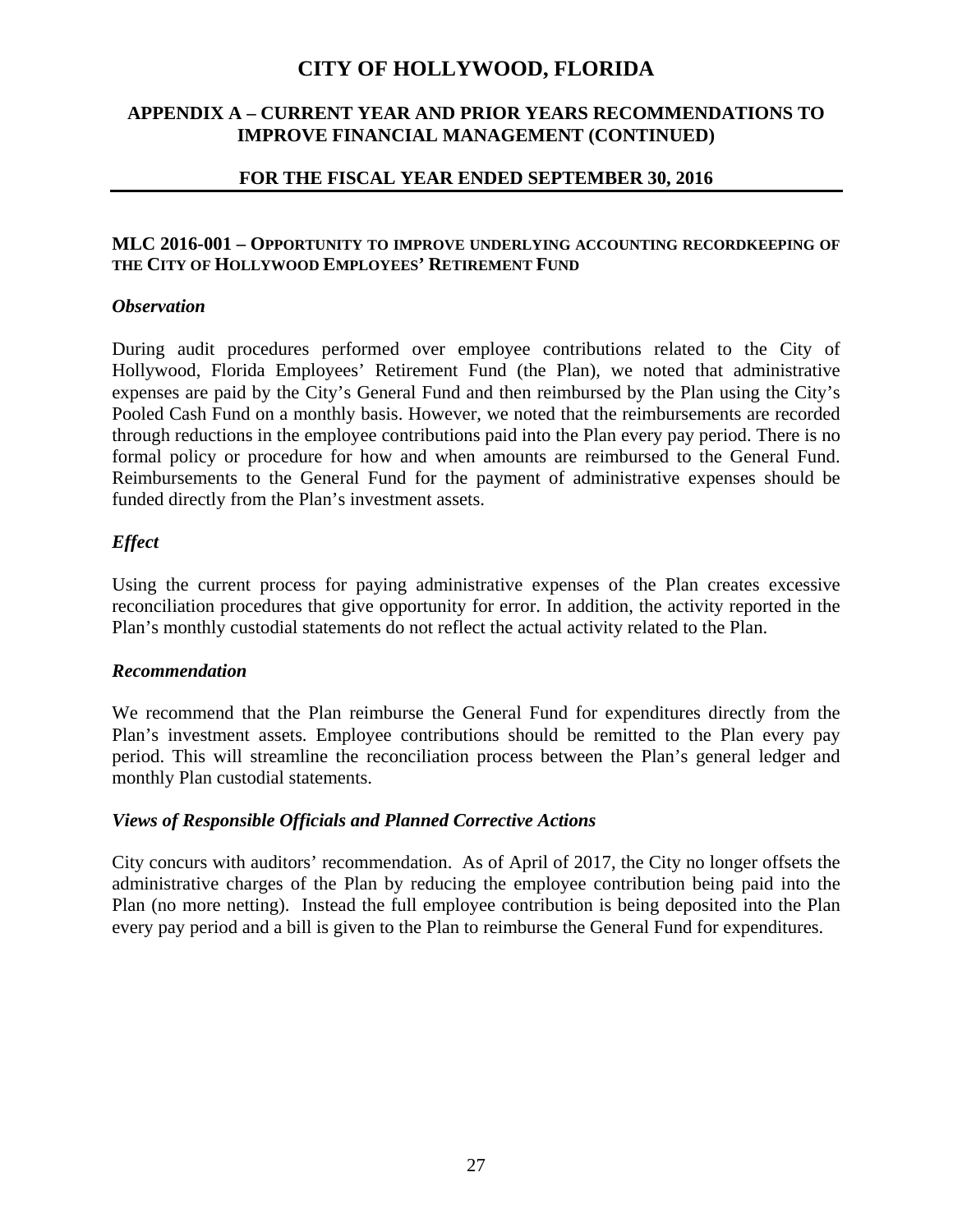### **APPENDIX A – CURRENT YEAR AND PRIOR YEARS RECOMMENDATIONS TO IMPROVE FINANCIAL MANAGEMENT (CONTINUED)**

### **FOR THE FISCAL YEAR ENDED SEPTEMBER 30, 2016**

#### **MLC 2016-002 GENERAL INFORMATION TECHNOLOGY RECOMMENDATION**

#### *Observation*

As part of our audit procedures we reviewed several polices and processes of the City's Information Technology department. We identified several items, which we consider policies, and procedures that can be improved:

- a) Although access reviews are performed, the frequency and consistency of the process (yearly) is not enough for the City to reduce the risk of unauthorized access.
- b) There is no system in place to detect, track, and document security incidents, problems, and errors.
- c) The room housing the data center located in City Hall does not have an adequate fire suppression system installed.

### *Effect*

As a result of the above observations the potential effects could be;

- a) User access reviews that are not complete or accurate. Incomplete or inaccurate user access reviews result in the inability to properly detect users with inappropriate or unauthorized access to the system.
- b) Those responsible for maintaining the IT infrastructure may be unaware of system incidents, problems, and errors; therefore, increasing the opportunity for security breaches, system outages, and data loss.
- c) In the event of a fire, there is a potential for the loss of data or system downtime for servers, applications, and databases located in the data center located at City Hall.

#### *Recommendation*

We recommend:

- a) The City update the policy and procedure to assist personnel in accurately documenting and completing user access reviews for all systems, applications and network components,
- b) Implement a monitoring tool that will inform IT of security incidents, problems, and errors and
- c) Update the data center to have the ability to house a fire suppression system or move mission critical systems and/or files to an off-site location.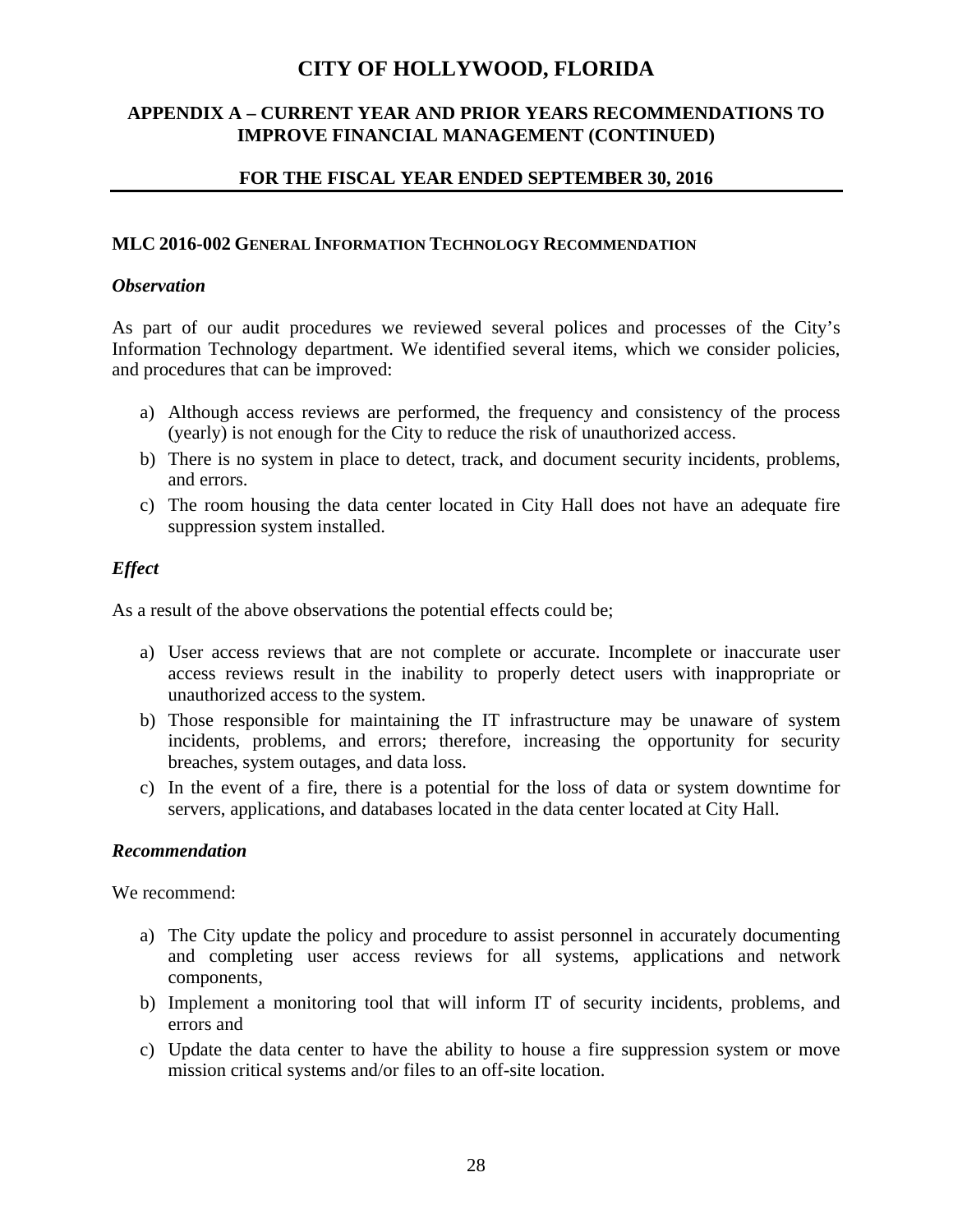### **APPENDIX A – CURRENT YEAR AND PRIOR YEARS RECOMMENDATIONS TO IMPROVE FINANCIAL MANAGEMENT (CONTINUED)**

### **FOR THE FISCAL YEAR ENDED SEPTEMBER 30, 2016**

#### **MLC 2016-002 GENERAL INFORMATION TECHNOLOGY RECOMMENDATION (CONTINUED)**

### *Views of Responsible Officials and Planned Corrective Actions*

In relation the above recommendations, the City responses are as follows:

- a) Management will continue to update and document policies and procedures for user access reviews.
- b) The City is implementing a system logging and monitoring tool (SIEM) that will give the City the ability to detect and log security incidents, problems, and errors. The project is in its final stages of completion as of June 1, 2017.
- c) Management believes the cost to renovate City Hall to include an in-building fire suppression system would be prohibitive; therefore, the City has moved mission critical systems to a co-location with Peak 10.